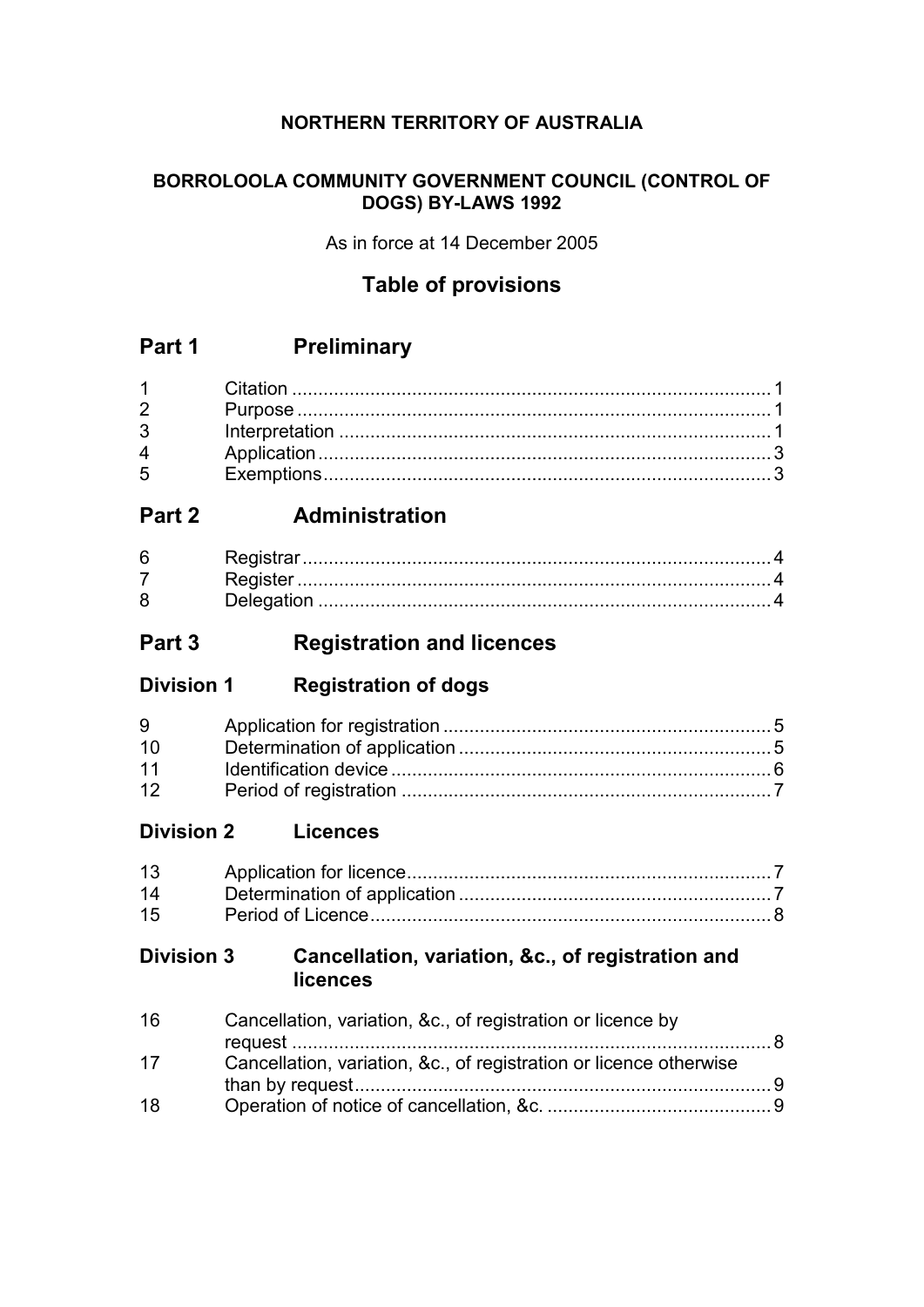## **Division 4 Dog exercise areas and dog restriction areas**

Dog exercise areas and dog restriction areas .................................9

## **Part 4 Control of dogs**

**Division 1 Offences**

| 20  | 10 |
|-----|----|
| 21  |    |
| 22  |    |
| -23 |    |
| -24 |    |
| -25 |    |
| -26 |    |
| -27 |    |
| -28 |    |
| 29  |    |
| 30  |    |
| -31 |    |
| 32  |    |
| 33  |    |

**Division 2 Enforcement**

| 34 |  |
|----|--|
| 35 |  |

## **Division 3 Pounds**

| 36 |  |
|----|--|
| 37 |  |
| 38 |  |
| 39 |  |
| 40 |  |
| 41 |  |

## **Part 5 Miscellaneous**

| 42 |  |
|----|--|
| 43 |  |
| 44 |  |
| 45 |  |
| 46 |  |
| 47 |  |
| 48 |  |
|    |  |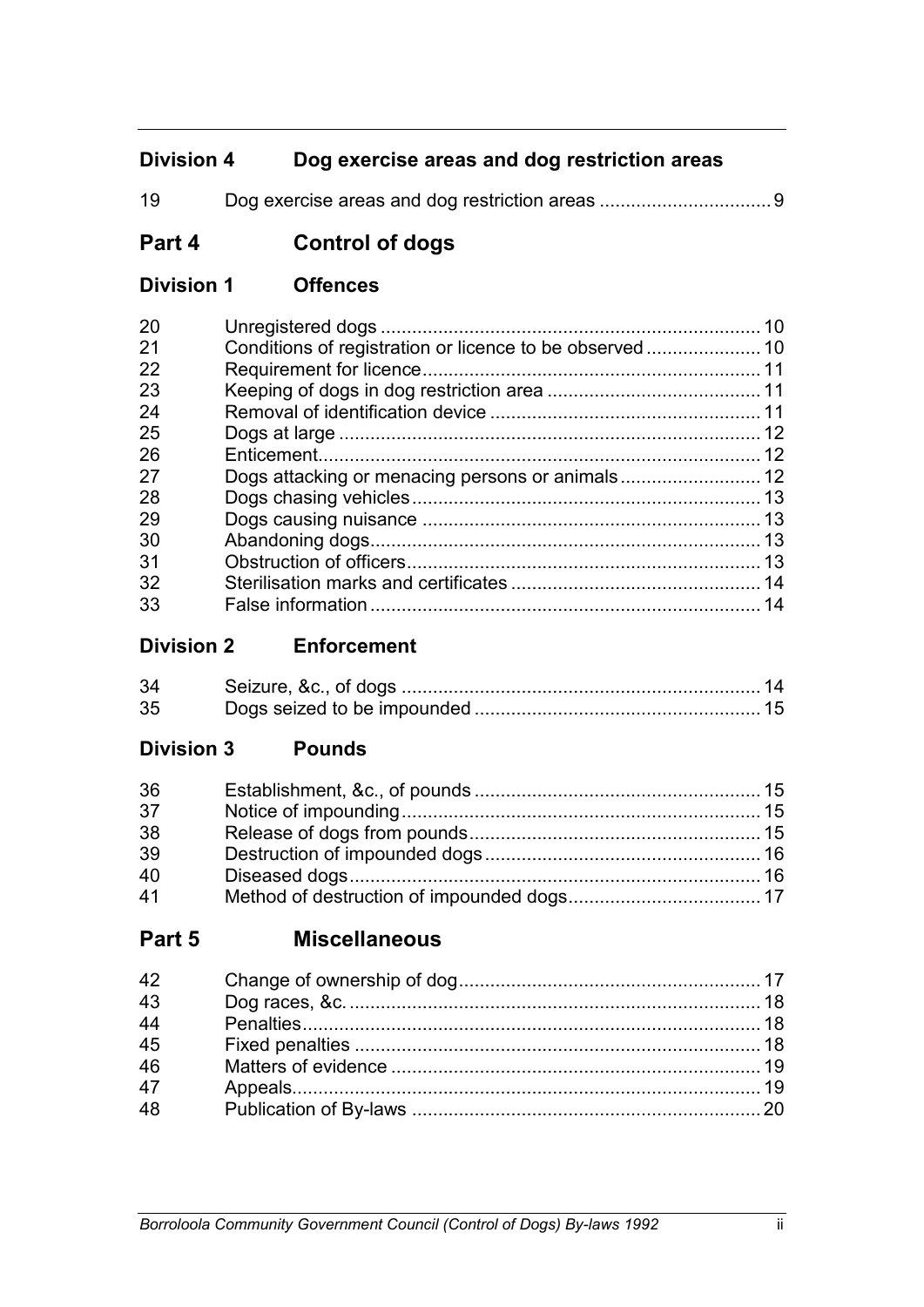**Schedule 1**

**Schedule 2**

**ENDNOTES**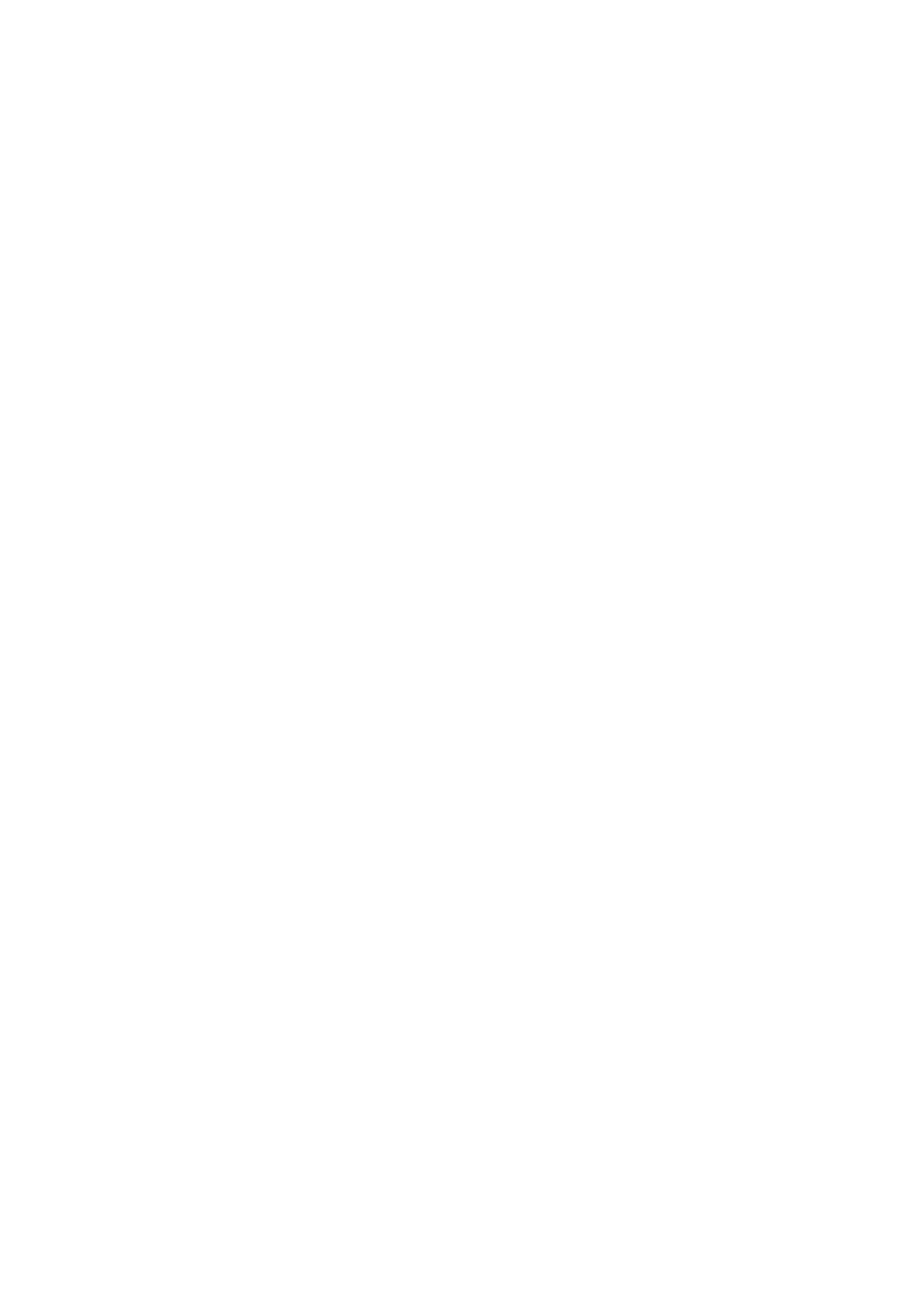## **NORTHERN TERRITORY OF AUSTRALIA**

As in force at 14 December 2005 \_\_\_\_\_\_\_\_\_\_\_\_\_\_\_\_\_\_\_\_

\_\_\_\_\_\_\_\_\_\_\_\_\_\_\_\_\_\_\_\_

#### **BORROLOOLA COMMUNITY GOVERNMENT COUNCIL (CONTROL OF DOGS) BY-LAWS 1992**

#### **By-laws under the** *Local Government Act 2008*

## **Part 1 Preliminary**

#### **1 Citation**

These By-laws may be cited as the *Borroloola Community Government Council (Control of Dogs) By-laws 1992*.

#### **2 Purpose**

The purpose of these By-laws is to provide for the keeping of dogs within Borroloola in a manner that is compatible with the enjoyment by residents of a congenial residential environment.

#### **3 Interpretation**

(1) In these By-laws, unless the contrary intention appears:

*abandon*, in relation to a dog, includes leaving the dog at premises or failing to obtain the release of the dog from a pound.

*approved* means approved by the Council by resolution.

*Borroloola* means the Borroloola community government area as described in clause 3 of the Borroloola Community Government Scheme.

*Council* means the Borroloola Community Government Council.

*determined by the Council* means determined by the Council by resolution.

*dog* means an animal of the genus *Canis*.

*dog exercise area* means a dog exercise area declared under by-law 19.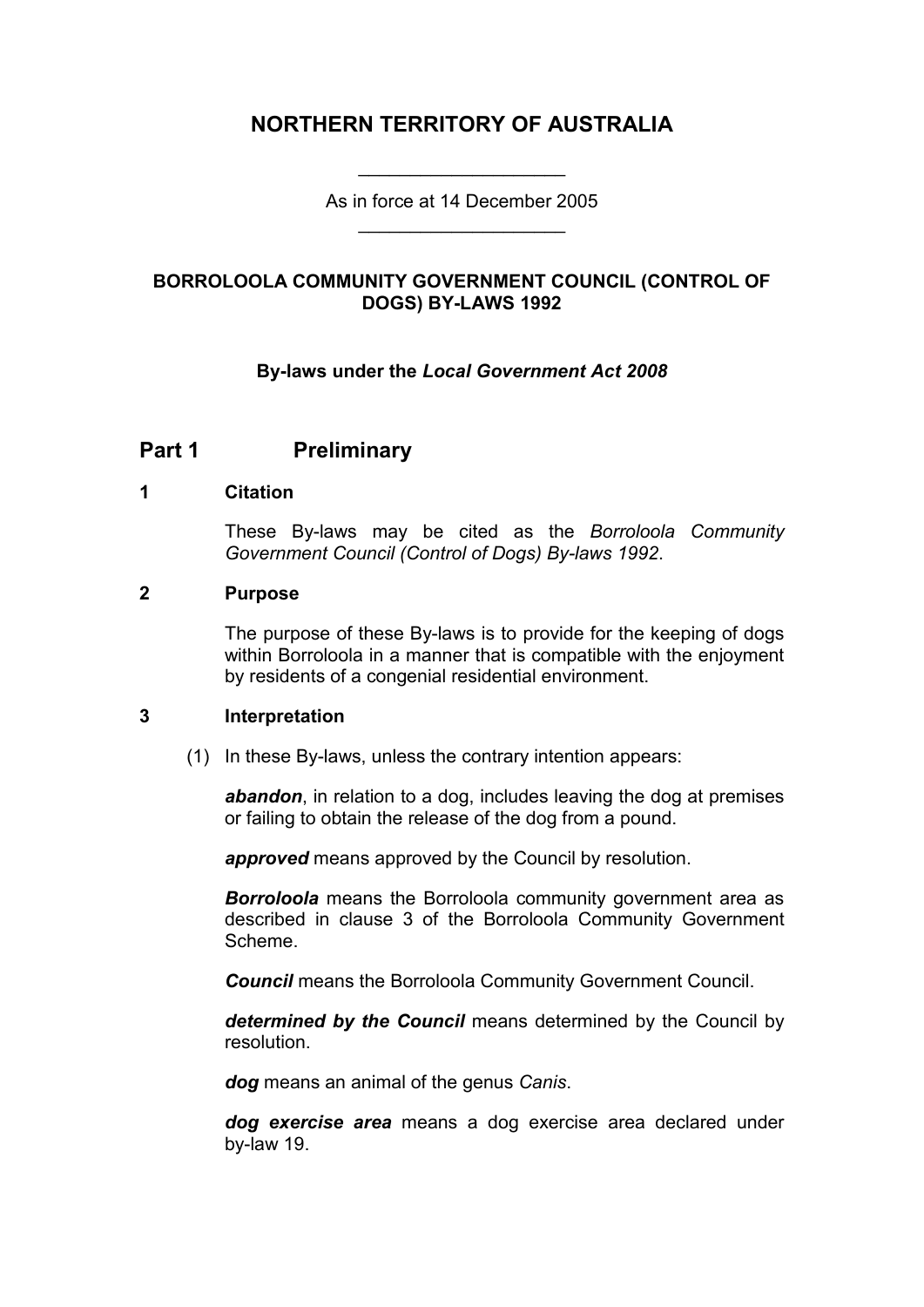*dog restriction area* means a dog restriction area declared under by-law 19.

*dog-tag* means a dog-tag issued under by-law 11.

*guide dog* means a dog trained by a guide dog training institution recognised by the Guide Dogs for the Blind Association of South Australia and the Northern Territory Incorporated and used as a guide by a person who is wholly or partially blind.

*identification device* means a device or mark used for identifying an animal registered under these By-laws and includes a dog-tag, permanent electronic subcutaneous implant, tattoo or other approved device or mark.

*licence* means a licence granted or renewed under these By-laws.

*menace*, in relation to the actions of a dog, means an action that creates a reasonable apprehension in a person that the dog is likely to attack the person or an animal owned or in the control of the person, and includes a reasonable apprehension that the dog may escape, or be released from restraint, to attack the person or animal.

*permanent electronic subcutaneous implant* means an electronic device that can be implanted into the tissue of a dog for the purposes of identification.

*pound* means a pound established under by-law 36(1)(a) or premises referred to in by-law 36(1)(b).

*pound manager* means a pound manager appointed under by-law 36(2).

*premises* includes land and buildings.

*public place* means a place open to or used by the public or to which the public is permitted to have access, whether on payment of a fee or otherwise, and includes a road.

*register* means the register kept under by-law 7.

*registered* means registered under these By-laws.

*registered owner*, in relation to a dog, means the person appearing in the register as the owner of the dog.

*Registrar* means the Registrar appointed under by-law 6.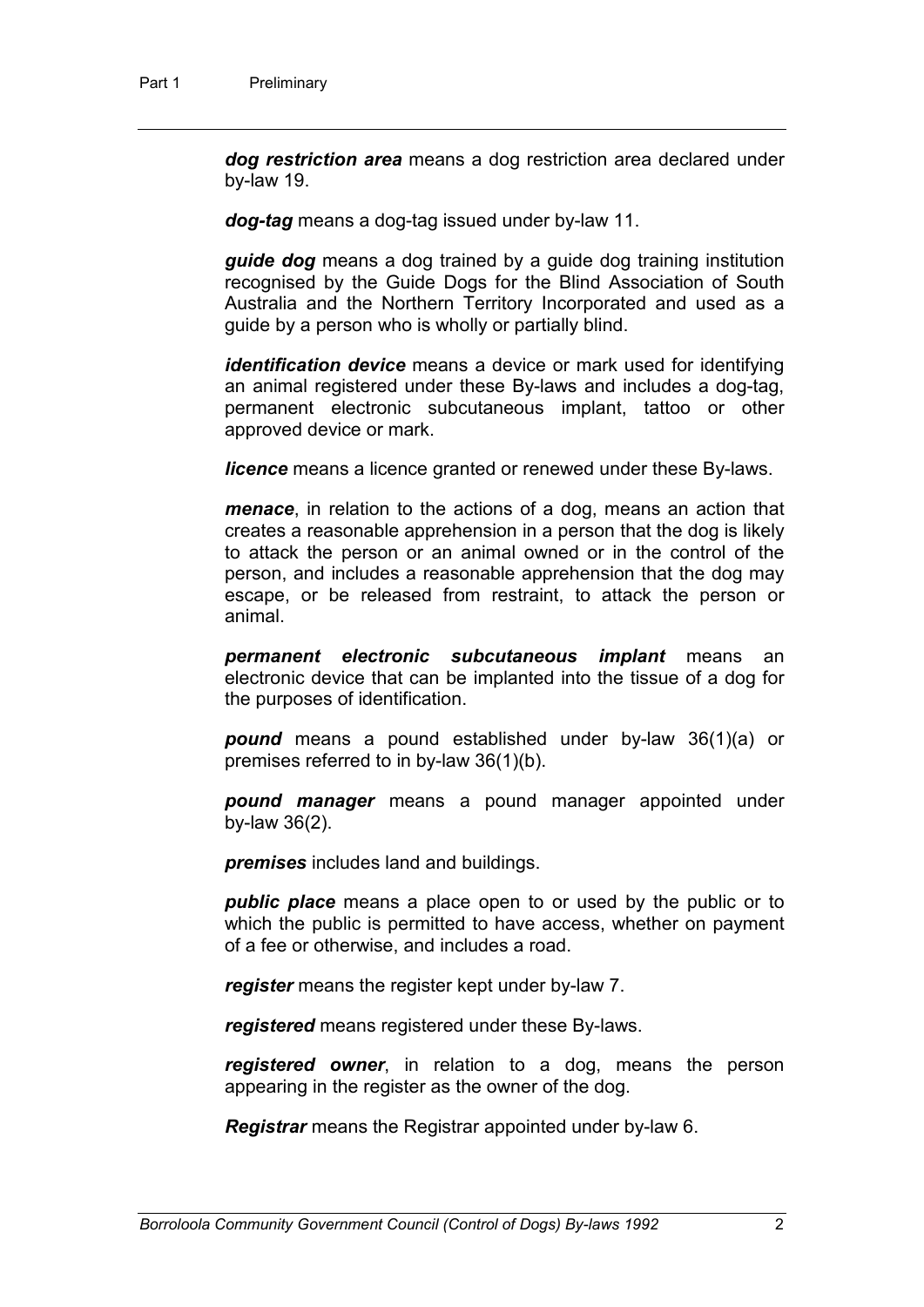*Repealed Act* has the same meaning as in the *Dog Act Repeal Act 1991*.

*veterinarian* means a registered veterinarian within the meaning of the *Veterinarians Act 1994*.

- (2) Unless the contrary intention appears, a reference in these By-laws to the owner of a dog (other than to the registered owner) includes:
	- (a) the person for the time being under whose control the dog is;
	- (b) the occupier of premises or a part of premises where the dog is usually kept; and
	- (c) where the owner has not attained the age of 17 years, a parent or guardian of the owner,

but does not include a person controlling or keeping a dog under Part 4 Division 2 or 3.

- (3) A reference in these By-laws to a dog at large is a reference to a dog, other than a dog in the custody of an authorized person or in a pound, in a place other than premises owned or occupied by the owner of the dog.
- (4) For the purposes of these By-laws, a dog is under effective control if the dog is:
	- (a) restrained by a leash, cord, chain or similar device, not longer than 2.5 m in length, held by a person who is competent to restrain the dog;
	- (b) enclosed in a vehicle in such a manner that no part of the dog is projecting from the vehicle; or
	- (c) in a dog exercise area in accordance with the conditions, if any, to which use of the area is subject and the dog is not a female dog in oestrus.

#### **4 Application**

Unless the contrary intention appears, these By-laws apply to all areas within Borroloola.

#### **5 Exemptions**

By-laws 20, 21 and 23 do not apply to or in relation to a guide dog.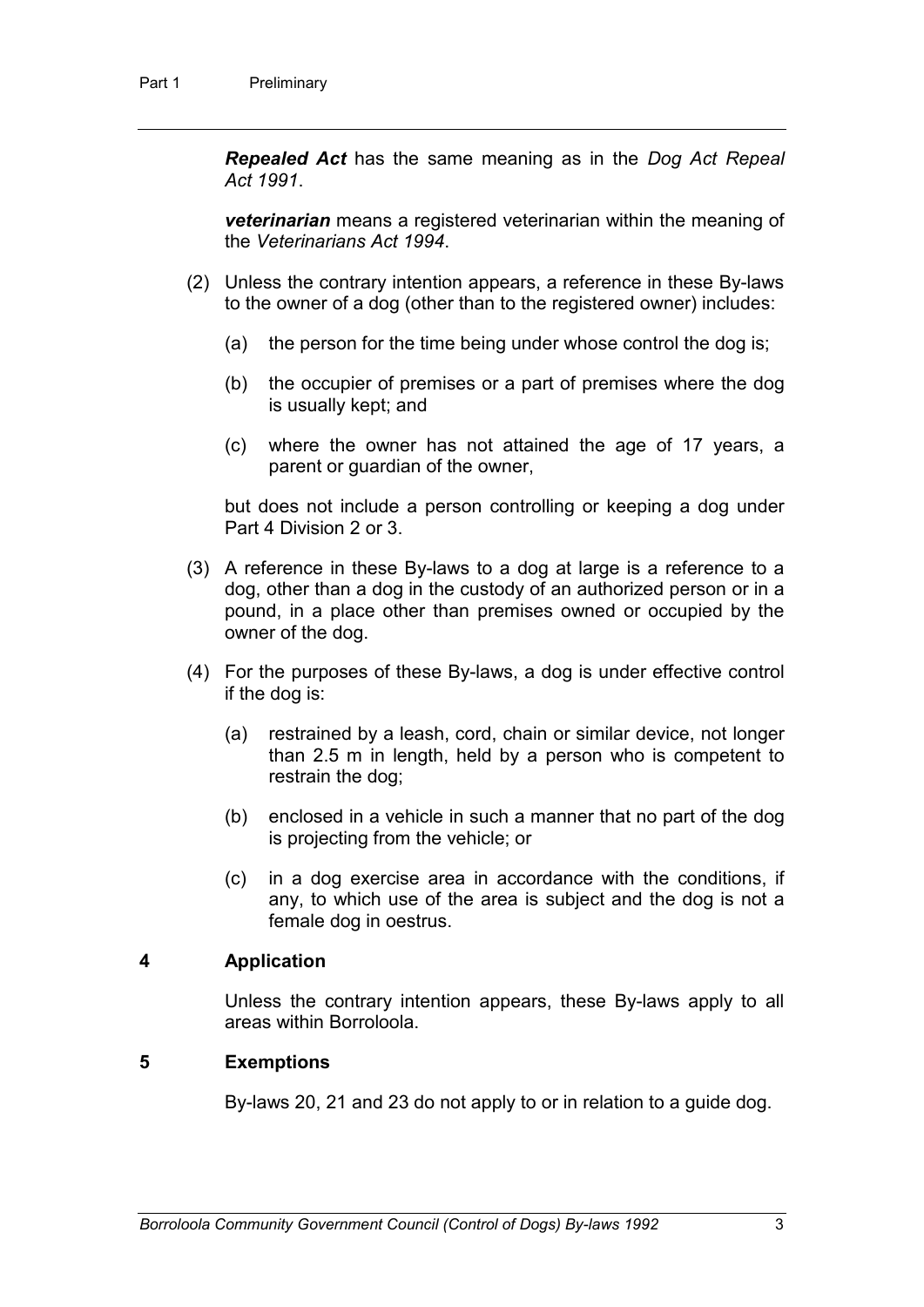## **Part 2 Administration**

#### **6 Registrar**

The Council may appoint an officer of the Council to be the Registrar for the purposes of these By-laws.

#### **7 Register**

- (1) The Registrar shall keep a register in the form determined by the Council containing details of:
	- (a) all dogs registered by the Council;
	- (b) all licences granted by the Council; and
	- (c) all offences, known to the Council, against these By-laws or the Repealed Act:
		- (i) for which a registered owner has been convicted; or
		- (ii) in relation to which a registered owner has paid a sum specified by these By-laws in pursuance of a notice of infringement issued under these By-laws.
- (2) The Registrar shall keep, as part of the register, the register referred to in section 5(d) of the *Dog Act Repeal Act 1991*.
- (3) The Registrar may keep the register in such medium or combination of mediums as the Registrar thinks fit including, but not limited to:
	- (a) a computer;
	- (b) micro film; or
	- (c) paper.

#### **8 Delegation**

- (1) Subject to this by-law, an officer or employee of the Council may, for the purposes of these By-laws, exercise all or any of the following powers:
	- (a) sign, seal or sign and seal notices, orders and agreements which the Council is entitled to issue, sign, seal, revoke or cancel;
	- (b) sign letters, receipts and other documents;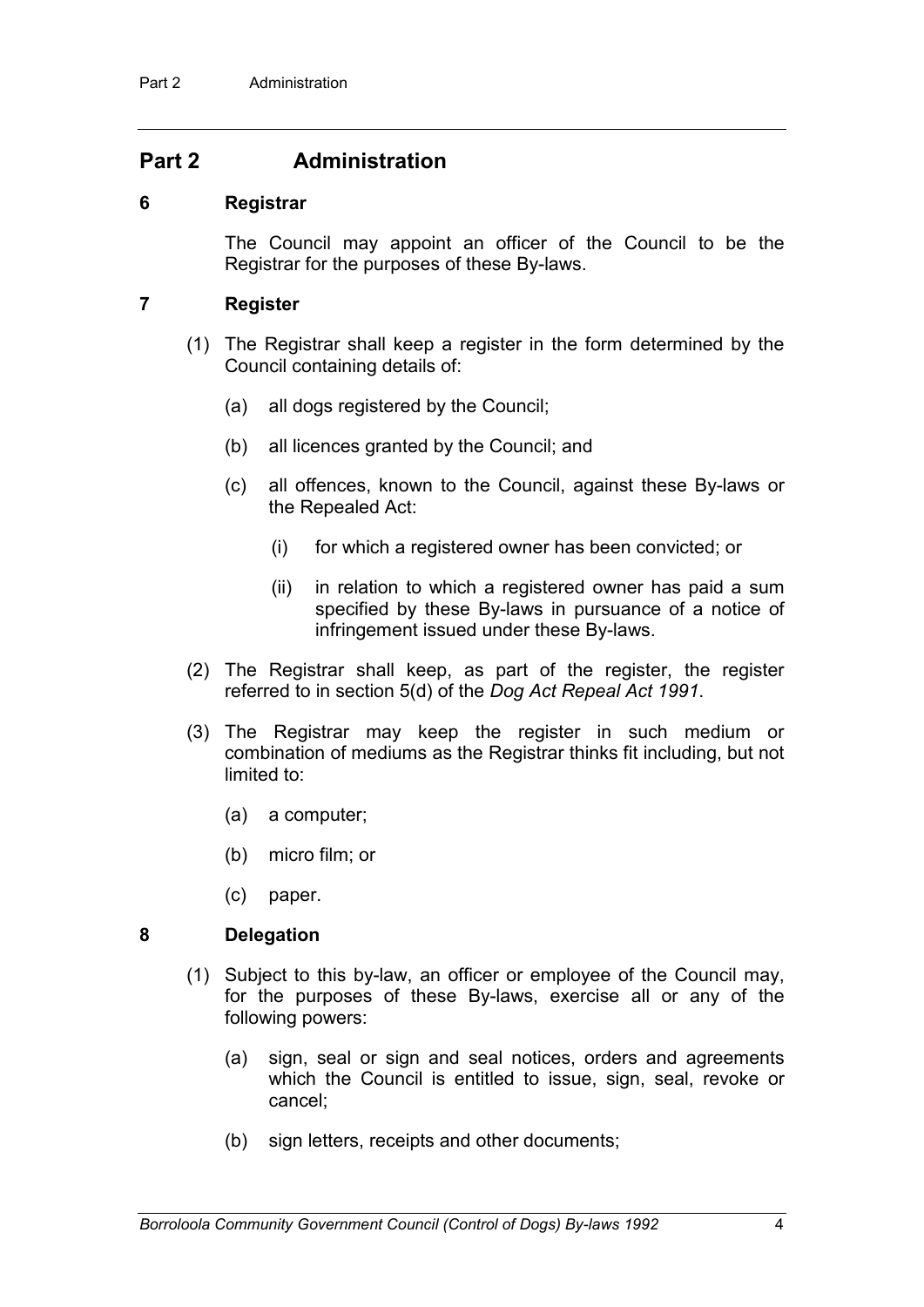- (c) do or perform an act, deed or thing necessary, ancillary or incidental to the exercise of the functions of the Council under these By-laws.
- (2) An officer or employee of the Council shall exercise a power conferred by clause (1) only on the resolution of the Council and in accordance with the conditions, if any, imposed by the Council.
- (3) A determination under clause (2) may be of a general nature or for a class or classes of cases or be with respect to a particular case.
- (4) A power or function delegated under this by-law, when exercised or performed by the delegate, shall, for the purposes of these By-laws, be deemed to have been exercised or performed by the Council.

## **Part 3 Registration and licences**

#### **Division 1 Registration of dogs**

#### **9 Application for registration**

- (1) The owner of a dog may apply to the Council:
	- (a) to register; or
	- (b) where the dog is registered, before the expiration of the registration, for a renewal of the registration of, the dog.
- (2) An application under clause (1) shall be in the approved form accompanied by:
	- (a) the application fee determined by the Council; and
	- (b) such other information, relevant to the determination of the application, that the Council requires the applicant to provide.
- (3) A person who fails to renew the registration of a dog before the registration expires may apply to register the dog under clause (1)(a).

#### **10 Determination of application**

- (1) The Council shall, not later than 21 days after receiving an application under by-law 9:
	- (a) register or renew the registration of the dog, either conditionally or unconditionally; or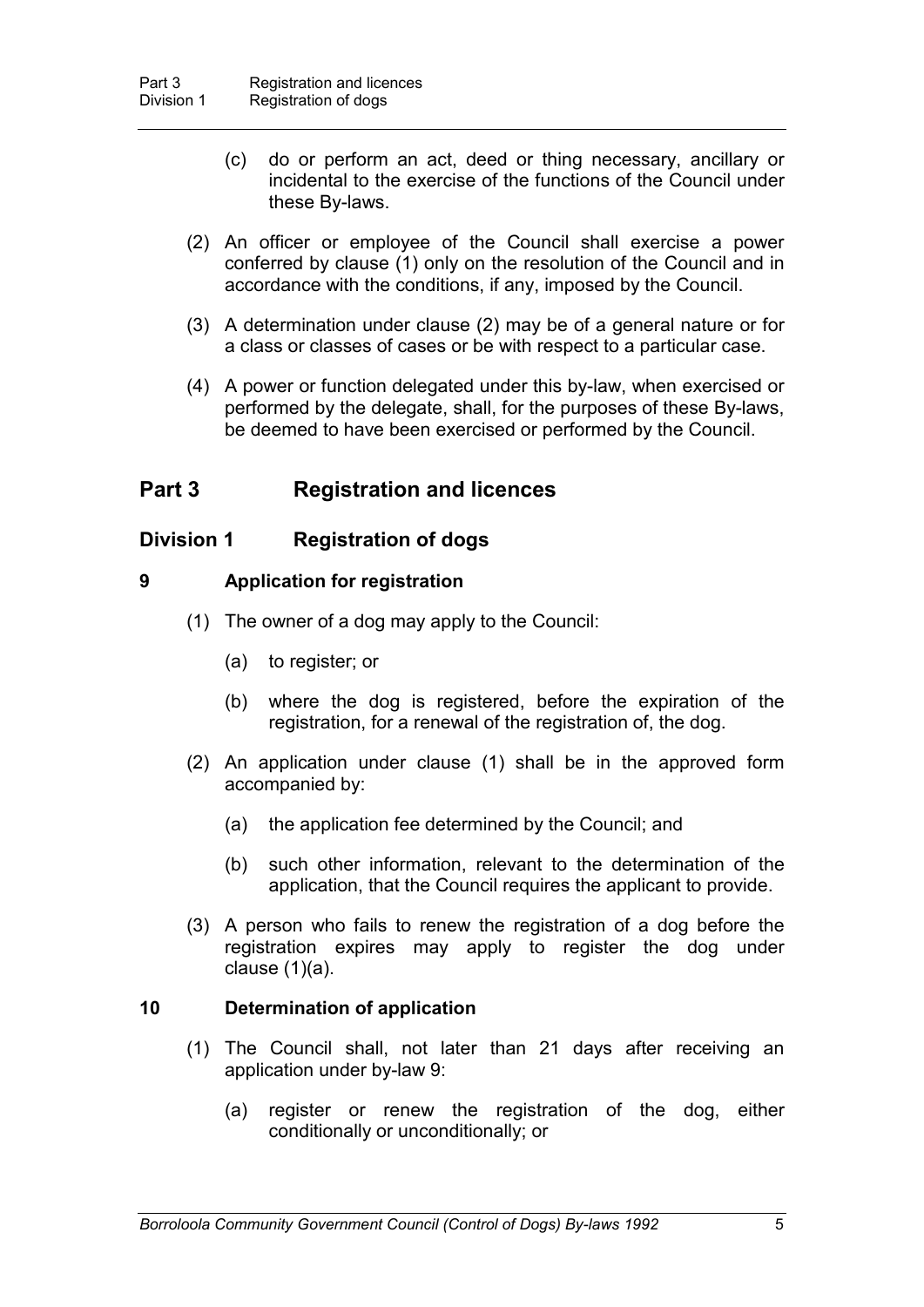- (b) refuse to register or renew the registration of the dog, in which case the Council shall refund to the applicant the fee accompanying the application.
- (2) The Council may refuse to register or renew the registration of a dog:
	- (a) if, within the period of 12 months before the date of the application, the owner of the dog has been convicted of more than 2 offences against these By-laws or the Repealed Act;
	- (b) if, within the period of 12 months before the date of the application, the dog has been impounded under these By-laws or the Repealed Act on more than 2 occasions;
	- (c) if the Council is satisfied that the dog is destructive, dangerous, vicious or consistently the cause of nuisance to members of the public; or
	- (d) if the premises on which the dog is usually kept are not fenced in the manner determined by the Council.
- (3) The Council shall refuse to register or renew the registration of a dog:
	- (a) if, in keeping the dog on the premises on which the dog is usually kept, the applicant would be in breach of by-law 22; or
	- (b) if the dog, other than a dog referred to in by-law 23(2), is usually kept on premises within a dog restriction area.
- (4) If the Council refuses to register or renew the registration of a dog, or imposes conditions on the registration or renewal of the registration of a dog, the Council shall serve on the applicant a statement in writing of the reasons for its decision.
- (5) For the purposes of clause (2)(a), a conviction for an offence includes the payment of a sum specified by these By-laws in pursuance of a notice of infringement issued under these By-laws.

#### **11 Identification device**

Where the Council registers or renews the registration of a dog under by-law 10, the Council shall, unless the dog is fitted with a permanent electronic subcutaneous implant, issue a dog-tag to the person who made the application.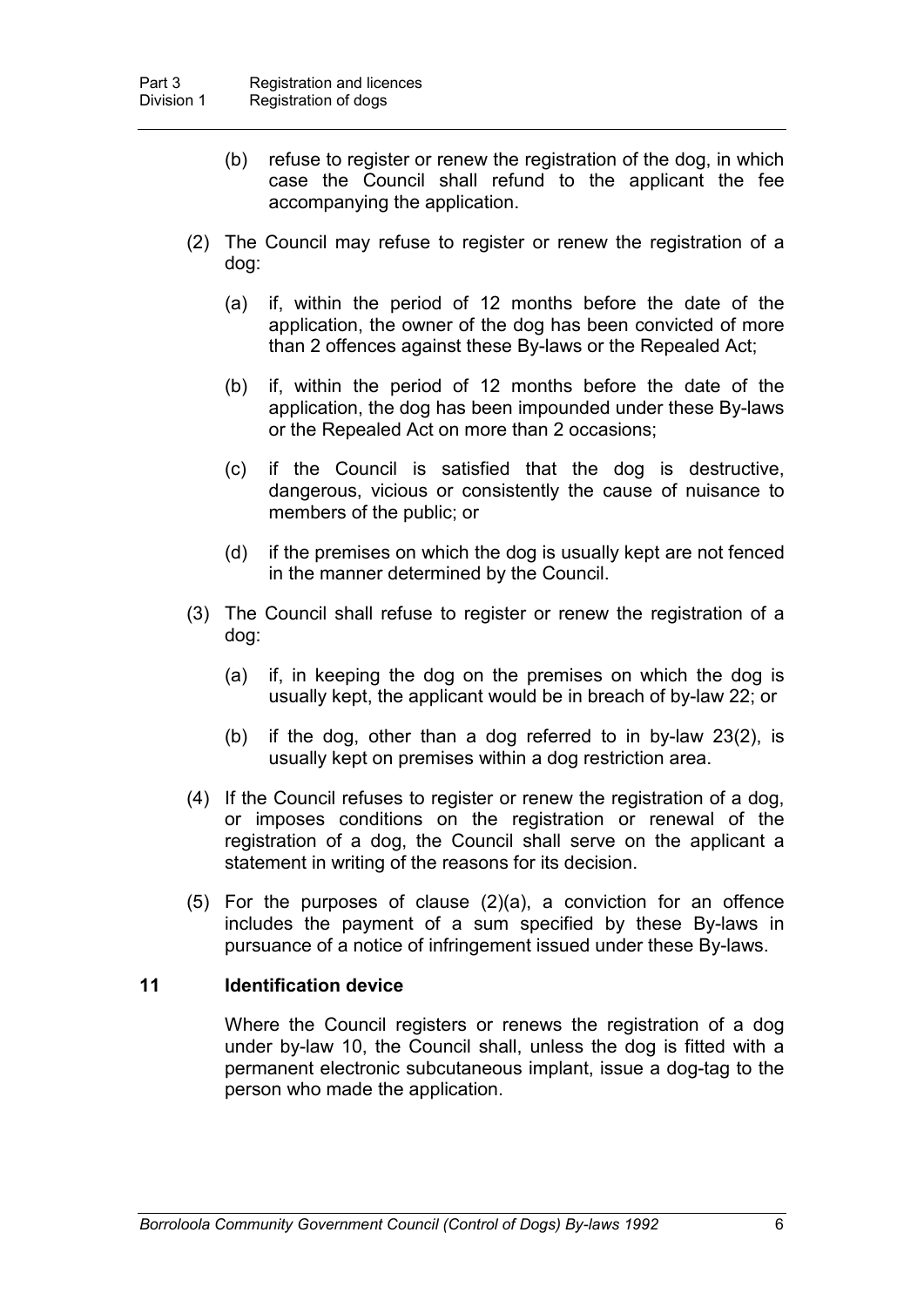#### **12 Period of registration**

Subject to these By-laws, the registration or renewal of the registration of a dog remains in force until and including 30 June next after the registration or renewal of the registration.

#### **Division 2 Licences**

#### **13 Application for licence**

- (1) The occupier of premises may apply to the Council:
	- (a) for a licence; or
	- (b) where the premises are licensed, before the expiration of the licence, for a renewal of the licence,

in respect of the premises.

- (2) An application under clause (1) shall be in the approved form accompanied by:
	- (a) the application fee determined by the Council; and
	- (b) such other information, relevant to the determination of the application, that the Council requires the applicant to provide.
- (3) A person who fails to renew a licence in respect of premises before the licence expires may apply under clause (1)(a) for a licence in respect of the premises.

#### **14 Determination of application**

- (1) The Council shall, not later than 21 days after receiving an application under by-law 13:
	- (a) grant a licence or renew the licence in respect of the premises, either conditionally or unconditionally; or
	- (b) refuse to grant a licence or renew the licence in respect of the premises, in which case the Council shall refund to the applicant the application fee accompanying the application.
- (2) The Council may take into account, in considering an application under by-law 13, any matter that is, in its opinion, relevant and in particular may take into account:
	- (a) the facilities for controlling dogs at the premises specified in the application;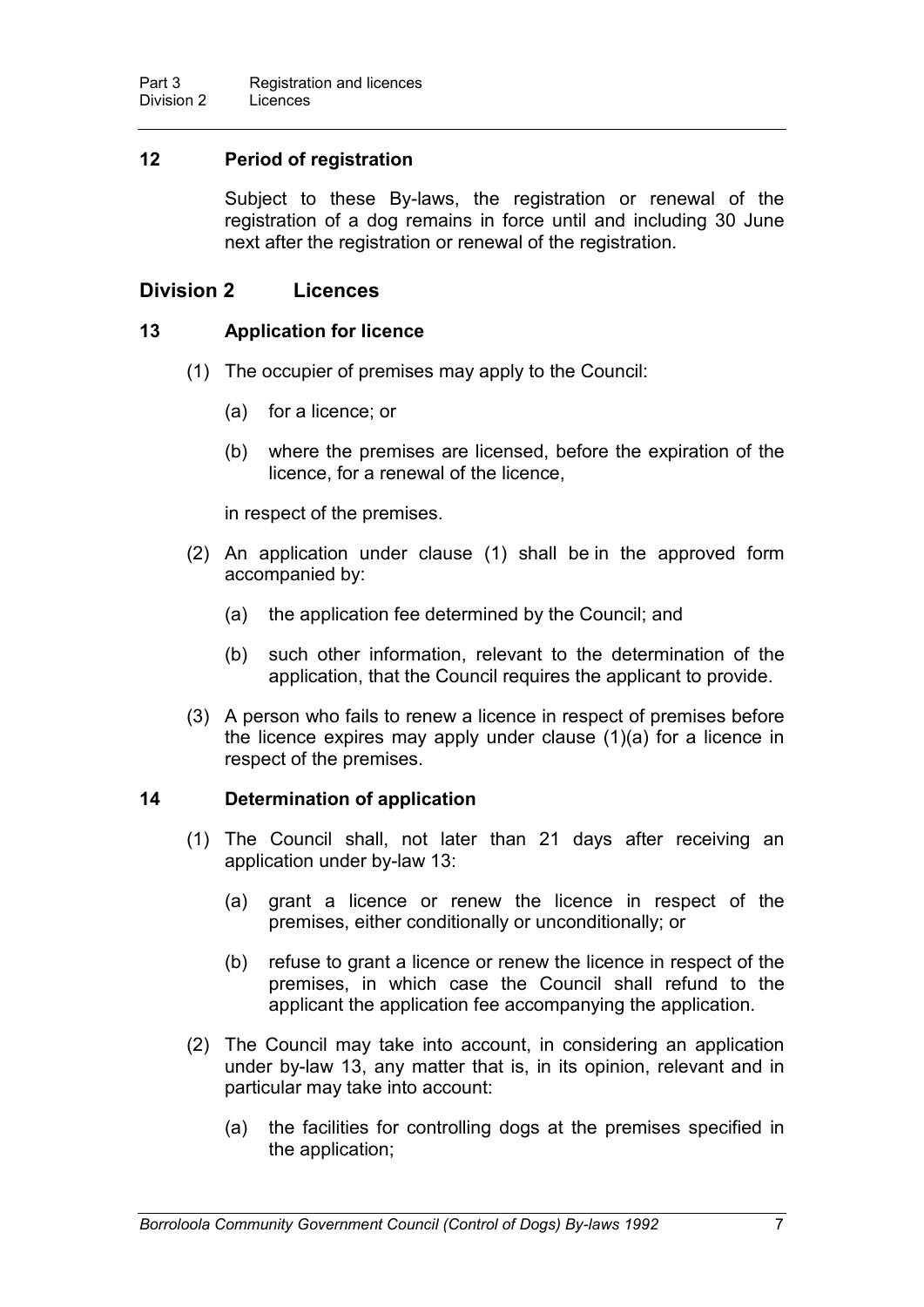- (b) the number of dogs kept or to be kept at the premises; and
- (c) the likely impact, if the licence is granted or renewed, on the residents in the locality where the premises are situated.
- (3) The Council shall not grant or renew a licence in respect of premises, where the Council has made a determination in respect of the manner in which premises are to be fenced, if the premises are not fenced in accordance with that determination.
- (4) Where an application is for the renewal of a licence and, to the Council's knowledge:
	- (a) no matters have arisen that, if taken into account at the time the licence was granted would have caused the Council to refuse to grant the licence or to grant the licence subject to conditions other than those specified in the licence; or
	- (b) the Council has not, since the grant of the licence, made a resolution under by-law 10(4) that affects the premises,

the Council may renew the licence without considering the application in the manner specified in clauses (2) and (3).

(5) If the Council refuses to grant or renew a licence or grants a licence subject to conditions or renews a licence subject to conditions not imposed on the original licence, the Council shall serve on the applicant a statement in writing of the reasons for its decision.

#### **15 Period of Licence**

Subject to these By-laws, a licence remains in force for the period, not exceeding 12 months, as specified in the licence.

#### **Division 3 Cancellation, variation, &c., of registration and licences**

#### **16 Cancellation, variation, &c., of registration or licence by request**

The Council may, on the written application of the registered owner of a dog or the holder of a licence, by notice in writing served on the registered owner or holder:

- (a) cancel the registration of the dog or the licence;
- (b) vary the conditions to which the registration of the dog or the licence is subject; or
- (c) in the case of a licence, suspend the licence for the period,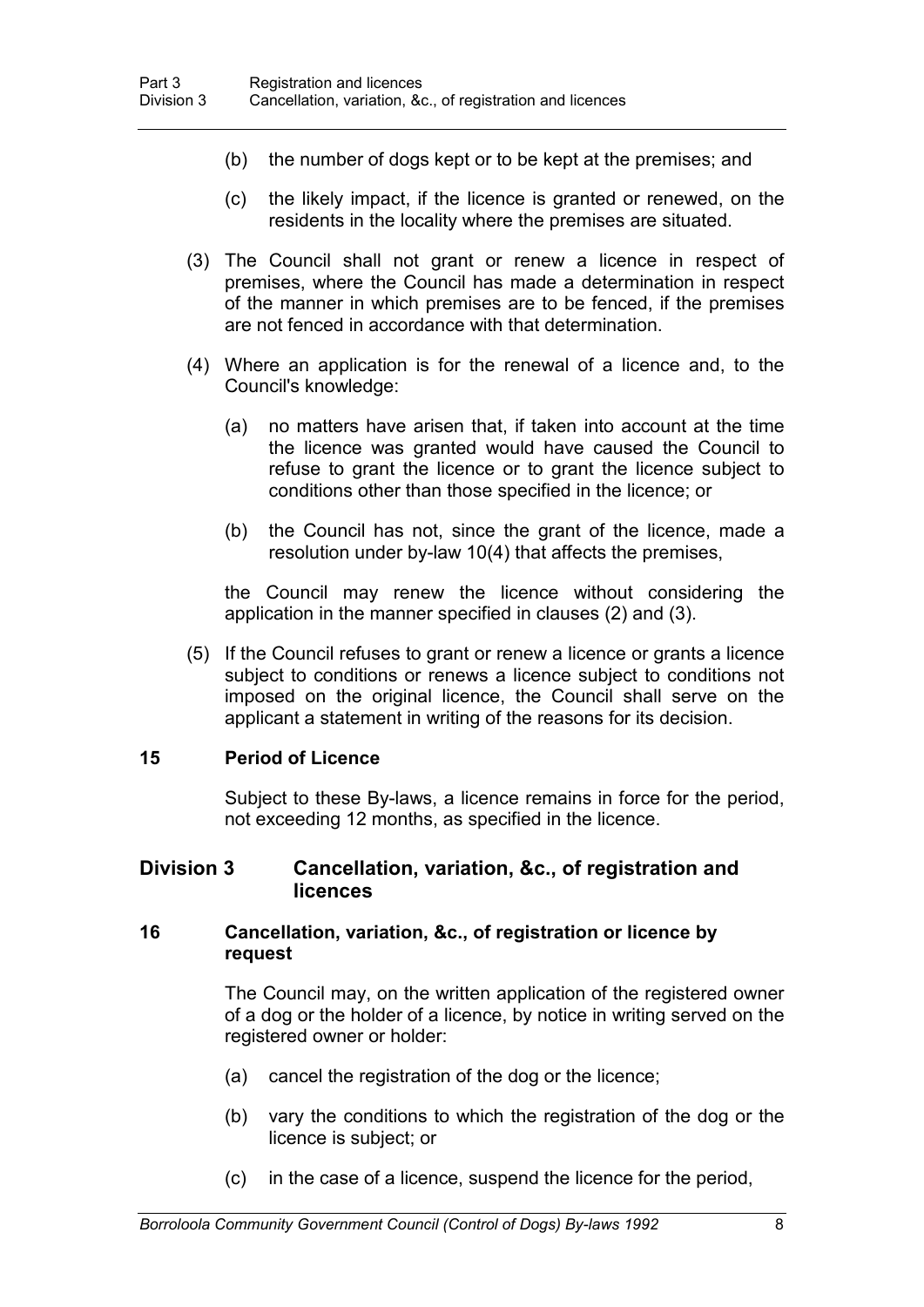as requested in the application.

#### **17 Cancellation, variation, &c., of registration or licence otherwise than by request**

- (1) The Council may, by notice served on the registered owner of a dog or the holder of a licence, require the registered owner or holder to show cause why the Council should not:
	- (a) cancel the registration of the dog or the licence;
	- (b) vary, in the manner specified in the notice, the conditions to which the registration of the dog or the licence is subject; or
	- (c) in the case of a licence, suspend the licence for the period specified in the notice.
- (2) The Council may, not less than 7 days after the date of service of the notice under clause (1), by notice in writing served on the registered owner or the holder of the licence on whom the first-mentioned notice was served :
	- (a) cancel the registration of the dog or the licence;
	- (b) vary, in the manner specified in the notice, the conditions to which the registration of the dog or the licence is subject; or
	- (c) suspend the licence for the period specified in the notice, being a period not longer than the period specified in the first-mentioned notice.

#### **18 Operation of notice of cancellation, &c.**

A notice served by the Council under by-law 16 or 17(2) takes effect at the expiration of 7 days after the service of the notice.

#### **Division 4 Dog exercise areas and dog restriction areas**

#### **19 Dog exercise areas and dog restriction areas**

- (1) Subject to these By-laws, the Council may, by resolution, declare an area within Borroloola be a dog exercise area and may specify the times when a dog may be exercised in the area and the conditions, if any, to apply to the exercising of a dog in the area.
- (2) Subject to these By-laws, the Council may, by resolution, declare an area within Borroloola to be a dog restriction area and may prohibit the keeping of:
	- (a) all dogs;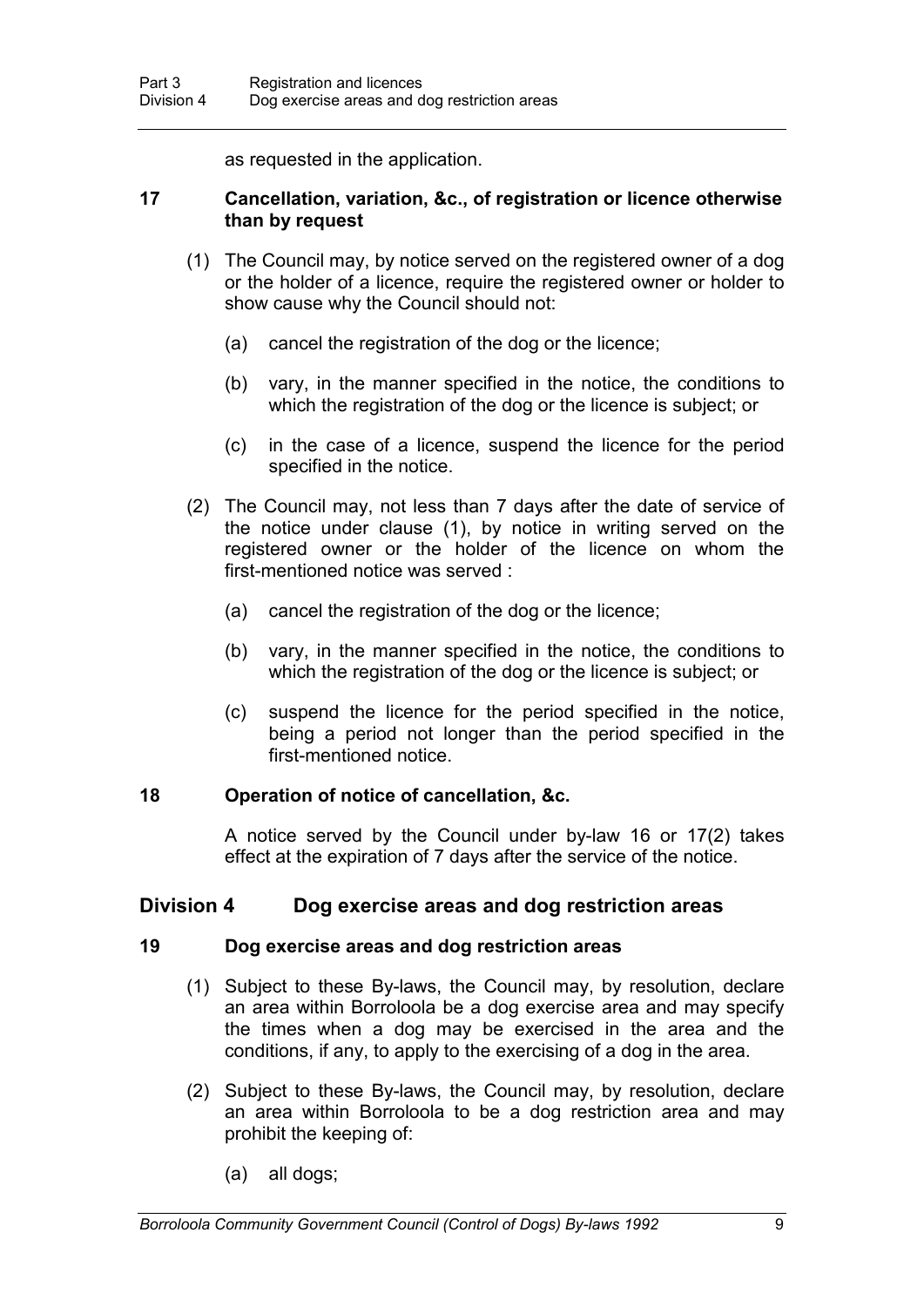- (b) more than a specified number of dogs; or
- (c) all, or more than a specified number of, dogs of a specified breed,

in the area.

- (3) The Council shall, not less that 21 days before declaring an area to be a dog exercise area or dog restriction area :
	- (a) publish a notice of the proposed dog exercise area or dog restriction area in a newspaper circulating in Borroloola; and
	- (b) serve a copy of the notice referred to in paragraph (a) on the owners of premises adjacent to the proposed dog exercise area or dog restriction area.

### **Part 4 Control of dogs**

#### **Division 1 Offences**

#### **20 Unregistered dogs**

- (1) Subject to this by-law, a person who keeps a dog within Borroloola that is not registered is guilty of an offence.
- (2) It is a defence to a prosecution for an offence against clause (1) if the person charged with the offence proves that the dog had not been usually kept within Borroloola for a period of 4 consecutive months before the date of the alleged offence.
- (3) Clause (1) does not apply to:
	- (a) a pound manager keeping a dog in a pound;
	- (b) the Society for the Prevention of Cruelty to Animals (N.T.) Incorporated keeping a dog in a refuge maintained by it; or
	- (c) a veterinarian keeping a dog for the purposes of treatment.

#### **21 Conditions of registration or licence to be observed**

A person who contravenes or fails to comply with a condition to which the registration of a dog or a licence is subject is guilty of an offence.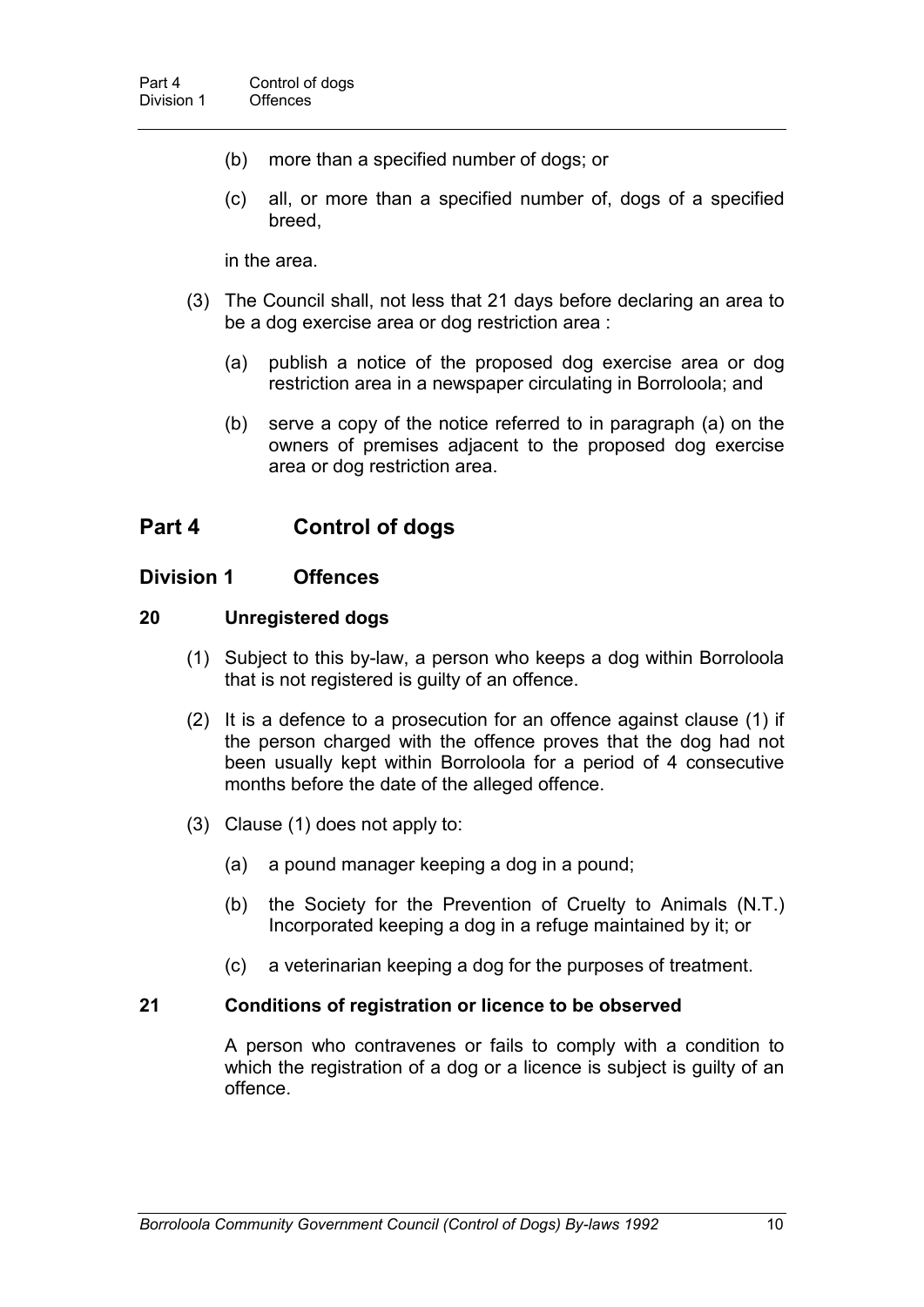#### **22 Requirement for licence**

- (1) The occupier of premises where more than the number of dogs or the number of dogs of a class of dog or classes of dogs, as determined by the Council, are usually kept is guilty of an offence unless the premises are licensed.
- (2) It is a defence to a prosecution for an offence against clause (1) if the occupier of the premises proves that the dogs or the dogs of the class of dog or classes of dogs had not been kept at the premises for a period of 3 consecutive months before the date of the alleged offence.

#### **23 Keeping of dogs in dog restriction area**

- (1) Subject to clause (2), a person who keeps a dog in a dog restriction area where the keeping of the dog is prohibited is guilty of an offence.
- (2) It is a defence to a prosecution for an offence against clause (1) if the person charged with the offence proves that the dog at the date of the making of the resolution declaring the dog restriction area:
	- (a) was owned by the person;
	- (b) was usually kept at premises in the dog restriction area; and
	- (c) if required by these By-laws to be registered, was registered.

#### **24 Removal of identification device**

- (1) Subject to these By-laws, a person, other than the owner of a dog, who, without reasonable cause, removes an identification device from a registered dog is guilty of an offence.
- (2) Subject to these By-laws, the owner of a registered dog that is at large without an identification device is guilty of an offence.
- (3) It is a defence to a prosecution for an offence against clause (2) if the owner of the dog proves that the identification device was removed:
	- (a) without the owner's permission and the owner had not had sufficient opportunity to replace the identification device; or
	- (b) for a reasonable cause and the cause was still existent at the date of the alleged offence.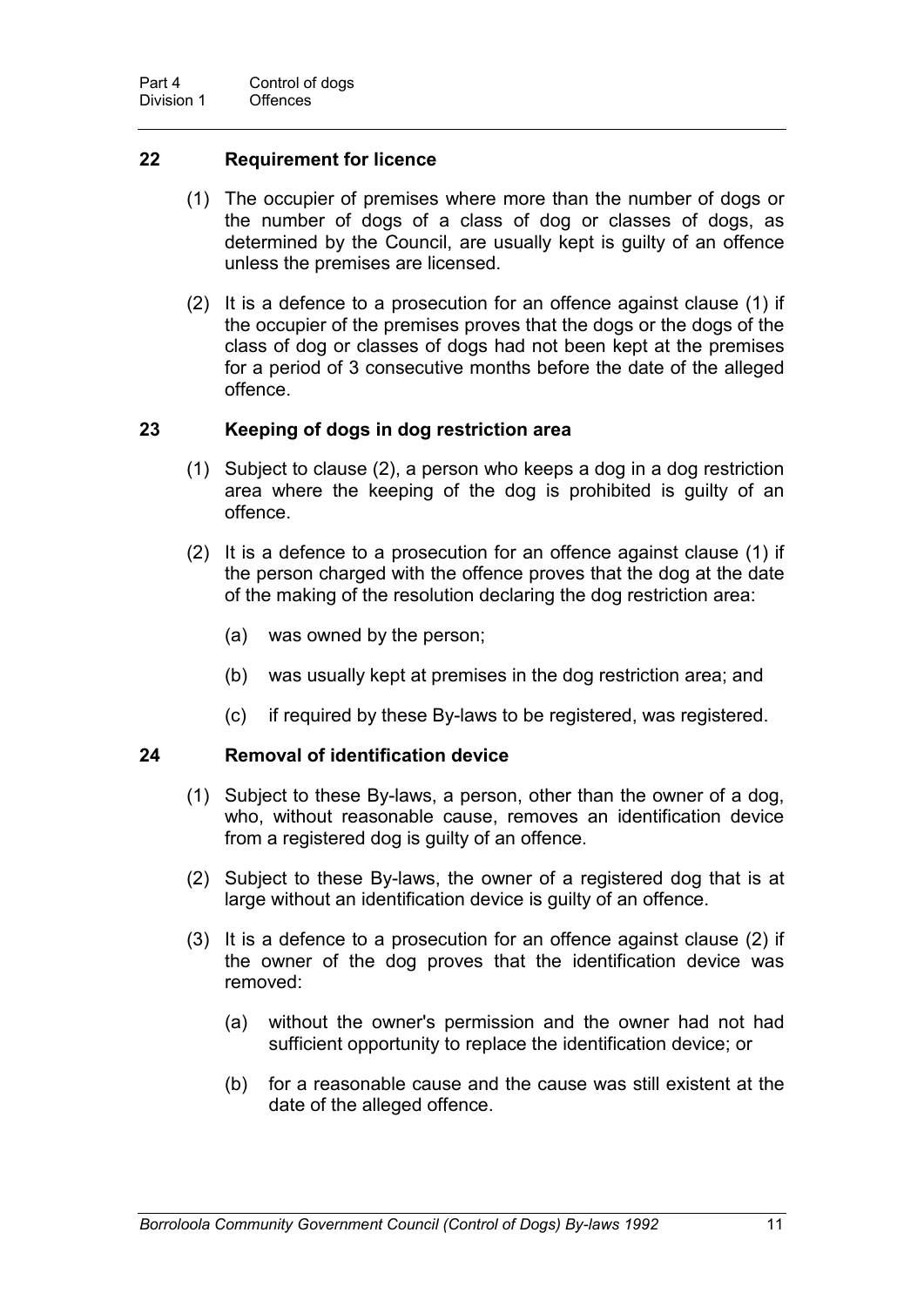#### **25 Dogs at large**

- (1) Subject to these By-laws, the owner of a dog that is at large and not under effective control is guilty of an offence.
- (2) It is a defence to a prosecution for an offence against clause (1) if the person charged with the offence proves that:
	- (a) the dog, when at large, was in a dog exercise area during a time specified under by-law 19; and
	- (b) the person was not in breach of a condition applying to the exercising of the dog in the dog exercise area.

#### **26 Enticement**

A person who entices or induces a dog to act in a manner that would render the owner of the dog liable to prosecution for an offence against these By-laws is guilty of an offence.

#### **27 Dogs attacking or menacing persons or animals**

- (1) The owner of a dog that:
	- (a) attacks a person or animal; or
	- (b) menaces a person or animal,

is guilty of an offence.

- (2) It is a defence to a prosecution for an offence against clause (1) if the owner of the dog proves that:
	- (a) a person had, without the owner's permission, enticed the dog to attack or menace the person or animal;
	- (b) the animal attacked or menaced was attacked or menaced on premises owned or occupied by the owner; or
	- (c) the person attacked or menaced was attacked or menaced on premises owned or occupied by the owner and the person:
		- (i) was on the premises for an illegal purpose; or
		- (ii) was attacked or menaced other than when proceeding by the shortest practical route from the boundary of the premises to the door of the premises closest to that boundary or from the door to the boundary of the premises.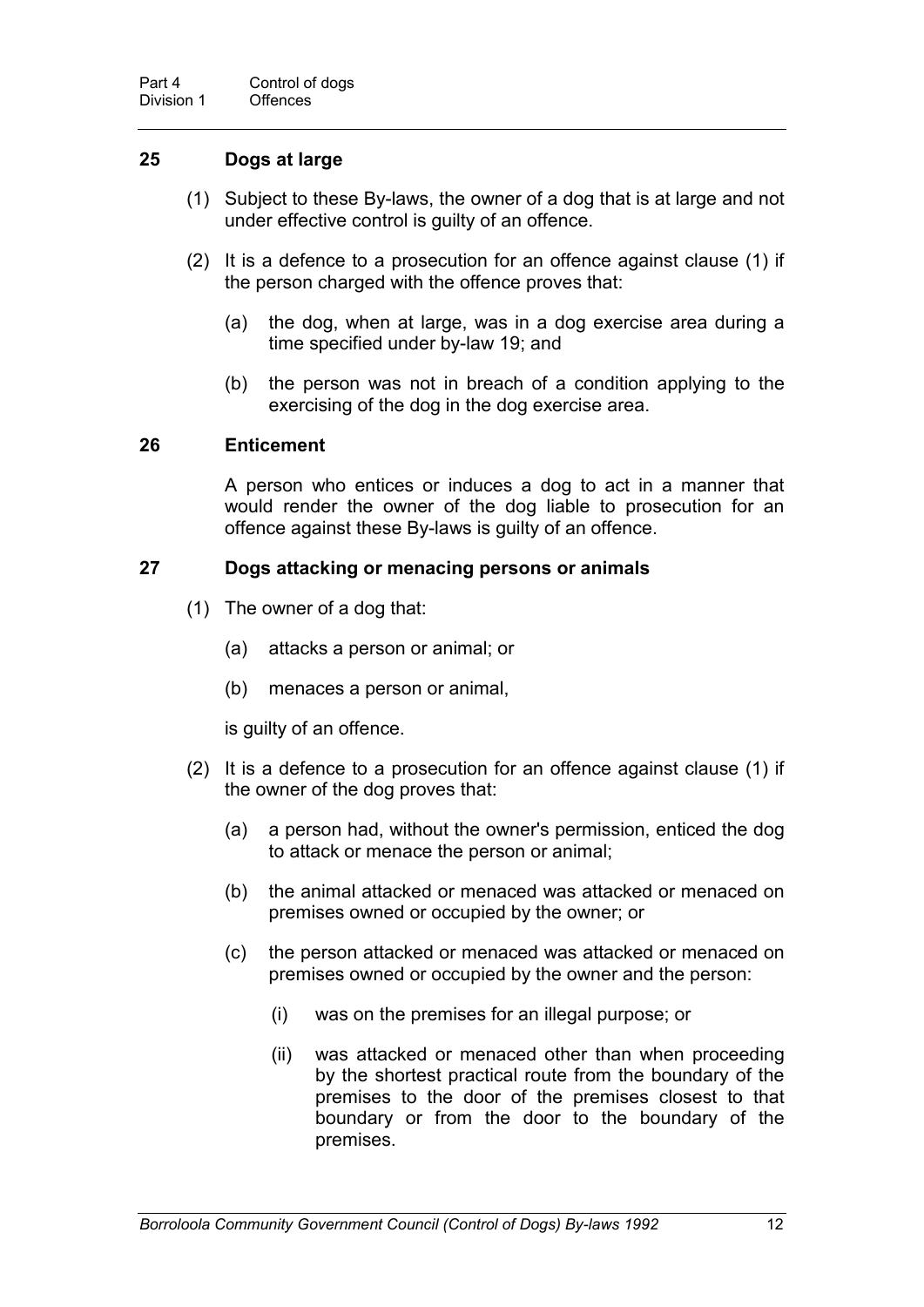#### **28 Dogs chasing vehicles**

The owner of a dog that chases a vehicle, including a bicycle, is guilty of an offence.

#### **29 Dogs causing nuisance**

- (1) The owner of a dog that, either by itself or in concert with other dogs, is a nuisance is guilty of an offence.
- (2) For the purposes of this by-law, a dog is a nuisance if it is injurious or dangerous to the health of the community or of an individual, or behaves repeatedly in a manner contrary to the general interest of the community or an individual.
- (3) Without limiting the generality of clause (2), a dog is a nuisance if it:
	- (a) creates a noise, by barking or otherwise, which persistently occurs or continues to a degree or extent which has a disturbing effect on the state of reasonable mental, physical or social well-being of a person;
	- (b) repeatedly barks when people or vehicles use a public place in the vicinity of the premises where the dog is kept; or
	- (c) subject to these By-laws, repeatedly defecates in such a place as to cause annoyance to a particular person.
- (4) The owner of a dog is not guilty of an offence against this by-law, by reason of the actions of the dog referred to in clause (3)(c), if the owner immediately removes the faeces and disposes of it in the gutter of a road with a constructed curb, a public garbage receptacle or on his or her own property.

#### **30 Abandoning dogs**

A person who abandons a dog in Borroloola is guilty of an offence.

#### **31 Obstruction of officers**

- (1) A person who obstructs or hinders the Registrar or a pound manager in the execution of his or her duties is guilty of an offence.
- (2) A person who:
	- (a) removes or attempts to remove a dog from the custody of an authorized person; or
	- (b) except in pursuance of these By-laws, removes or attempts to remove a dog from a pound,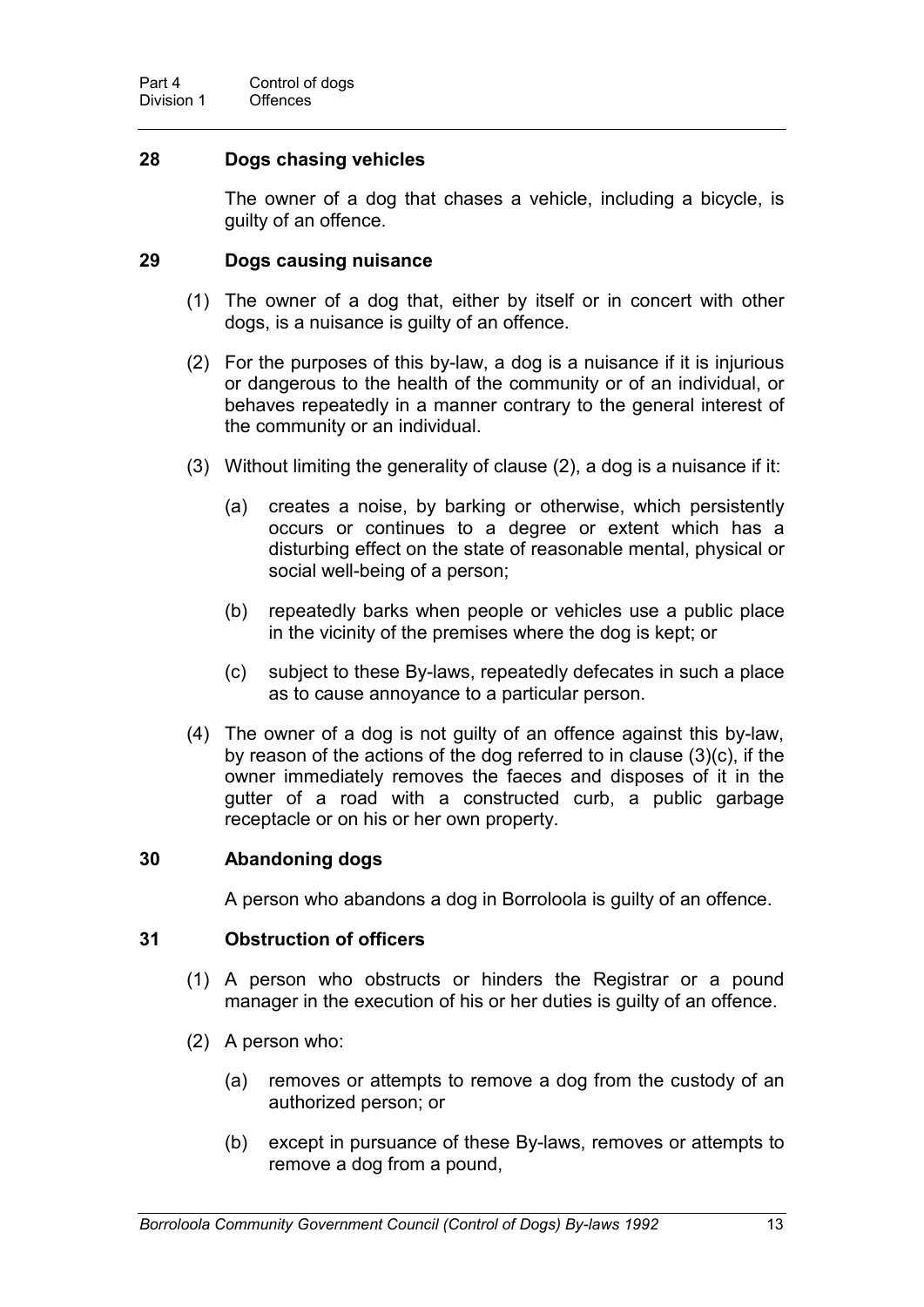is guilty of an offence.

#### **32 Sterilisation marks and certificates**

- (1) The Council may approve a certificate of sterilisation to be issued to the owner of a sterilised dog.
- (2) The Council may approve a mark to be used to identify a dog that has been sterilised.
- (3) Where the Council has approved a mark under clause (2), a person who marks, with the approved mark, a dog that has not been sterilised is guilty of an offence.
- (4) Where the Council has approved a certificate of sterilisation under clause (1), a veterinarian shall, on sterilising a dog, issue to the owner of the dog such a certificate.
- (5) A person, on the sale or disposal of a dog to another person, who fails, where the dog has been sterilised, to supply to that other person proof that the dog has been sterilised is guilty of an offence.
- (6) A person, on the sale or disposal of a dog that is not sterilised to another person, who states or holds out that the dog is sterilised is guilty of an offence.

#### **33 False information**

A person who knowingly makes a false statement required or permitted to be made in a document under these By-laws is guilty of an offence.

#### **Division 2 Enforcement**

#### **34 Seizure, &c., of dogs**

An authorized person may:

- (a) seize:
	- (i) an apparently diseased, injured, savage, destructive or stray animal; or
	- (ii) an animal that is at large; and
- (b) where, in the opinion of an authorized person it is necessary to do so, destroy a diseased, injured, savage, destructive, unclaimed or unwanted animal.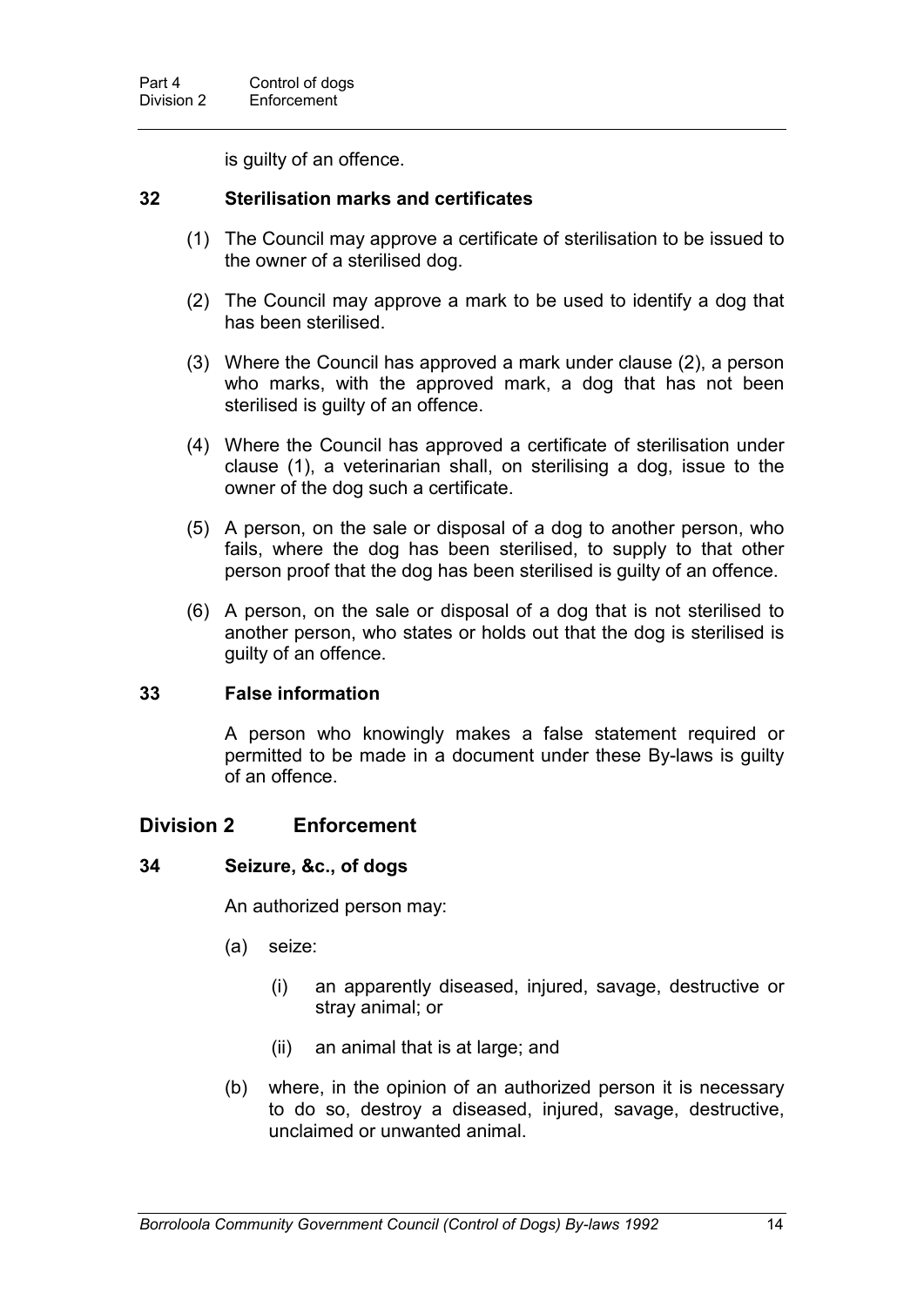#### **35 Dogs seized to be impounded**

- (1) A person who seizes a dog in pursuance of these By-laws shall, subject to clause (2), deliver the dog to a pound as soon as practicable after seizing it.
- (2) Notwithstanding clause (1), an authorized person who seizes a dog under these By-laws may return the dog to its owner:
	- (a) on issuing a notice of infringement to the owner; or
	- (b) in the case of a dog referred to in by-law 26, without issuing a notice of infringement to the owner.

#### **Division 3 Pounds**

#### **36 Establishment, &c., of pounds**

- (1) The Council may:
	- (a) establish a pound; or
	- (b) make such arrangements as it thinks fit for the use of premises for impounding dogs under these By-laws.
- (2) The Council may appoint such persons as it thinks fit to be pound managers of a pound.

#### **37 Notice of impounding**

- (1) Where a registered dog with an identification device is delivered to a pound, a pound manager shall notify the Registrar who shall serve on the registered owner a notice, in the approved form, of the impounding of the dog.
- (2) Where a dog with a collar on which the address of its owner is displayed is delivered to a pound, a pound manager shall notify the Registrar who may serve at that address a notice, in the approved form, of the impounding of the dog.
- (3) Except in accordance with clause (1) or (2), the Registrar is not obliged to notify the owner of a dog of the impounding of the dog.

#### **38 Release of dogs from pounds**

- (1) A dog in a pound shall not be released from the pound:
	- (a) subject to clause (2), unless it is registered;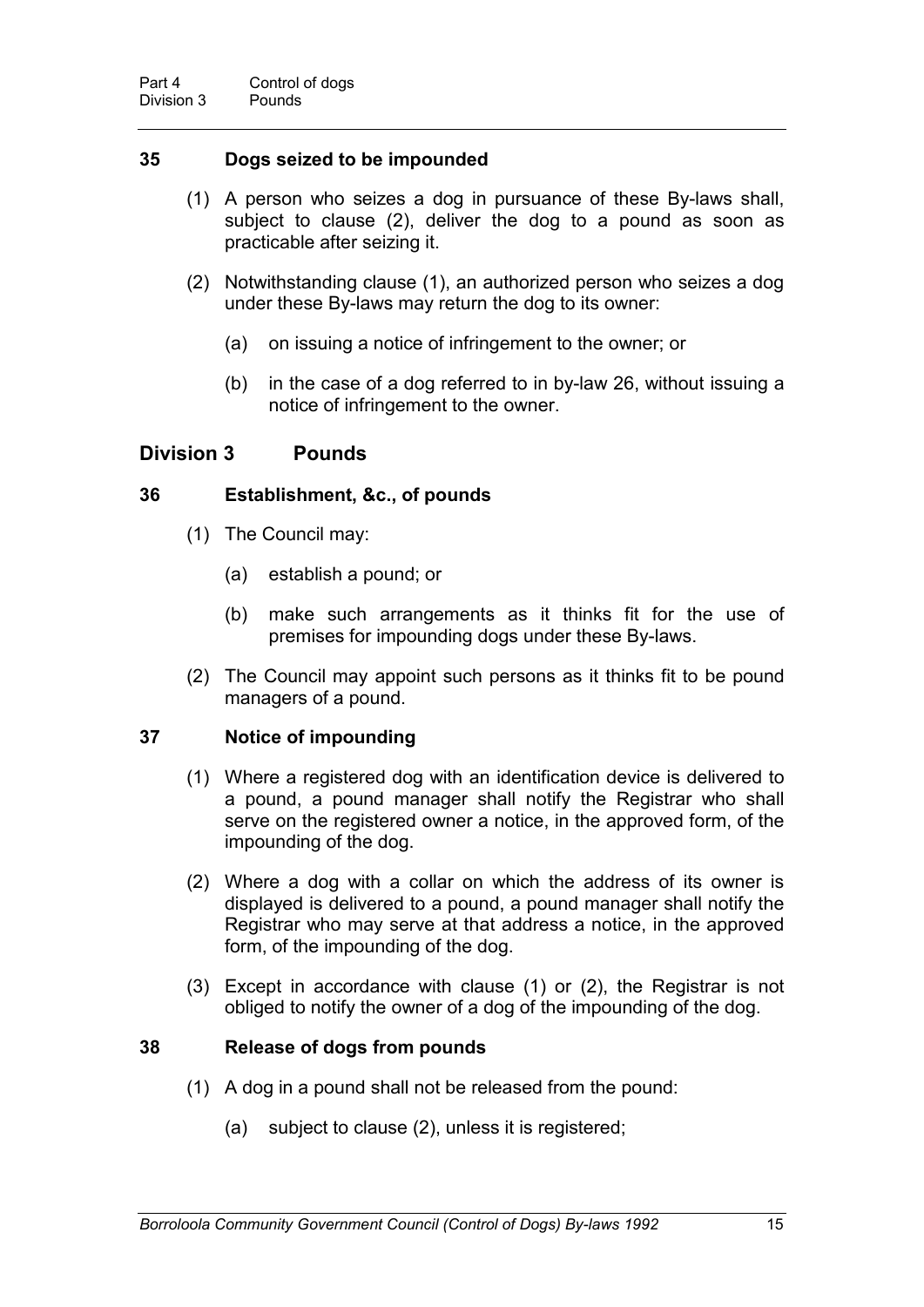- (b) other than to the owner of the dog or to a person authorised to act as the owner's agent; and
- (c) unless there is paid to the Council the maintenance and release fees as determined by the Council.
- (2) Clause (1)(a) does not apply to a dog that has not been usually kept within Borroloola for 3 consecutive months immediately preceding the date of its release from the pound.
- (3) The burden of proof as to whether a person is the owner of the dog or a person authorised to act as the owner's agent lies on the person.
- (4) The burden of proof in relation to a matter referred to in clause (2) lies on the owner of the dog or the owner's agent.

#### **39 Destruction of impounded dogs**

Subject to these By-laws, a pound manager may arrange for the destruction of a dog delivered to a pound at the expiration of the number of days or hours as are determined, from time to time, by the Council.

#### **40 Diseased dogs**

- (1) Where a pound manager who takes custody of a dog that has been seized under these By-laws:
	- (a) receives advice from a veterinarian that the dog is, or is suspected of being, diseased; or
	- (b) notices or suspects that the dog is diseased,

the pound manager shall:

- (c) isolate the dog from other dogs in the pound; and
- (d) notify the Council of the dog's condition.
- (2) The Council shall serve on the owner, if known, of a dog isolated under clause (1) written notice that the dog is or is suspected of being diseased and that the Council:
	- (a) requires the dog to be destroyed; or
	- (b) requires the dog to undergo a course of treatment specified in the notice.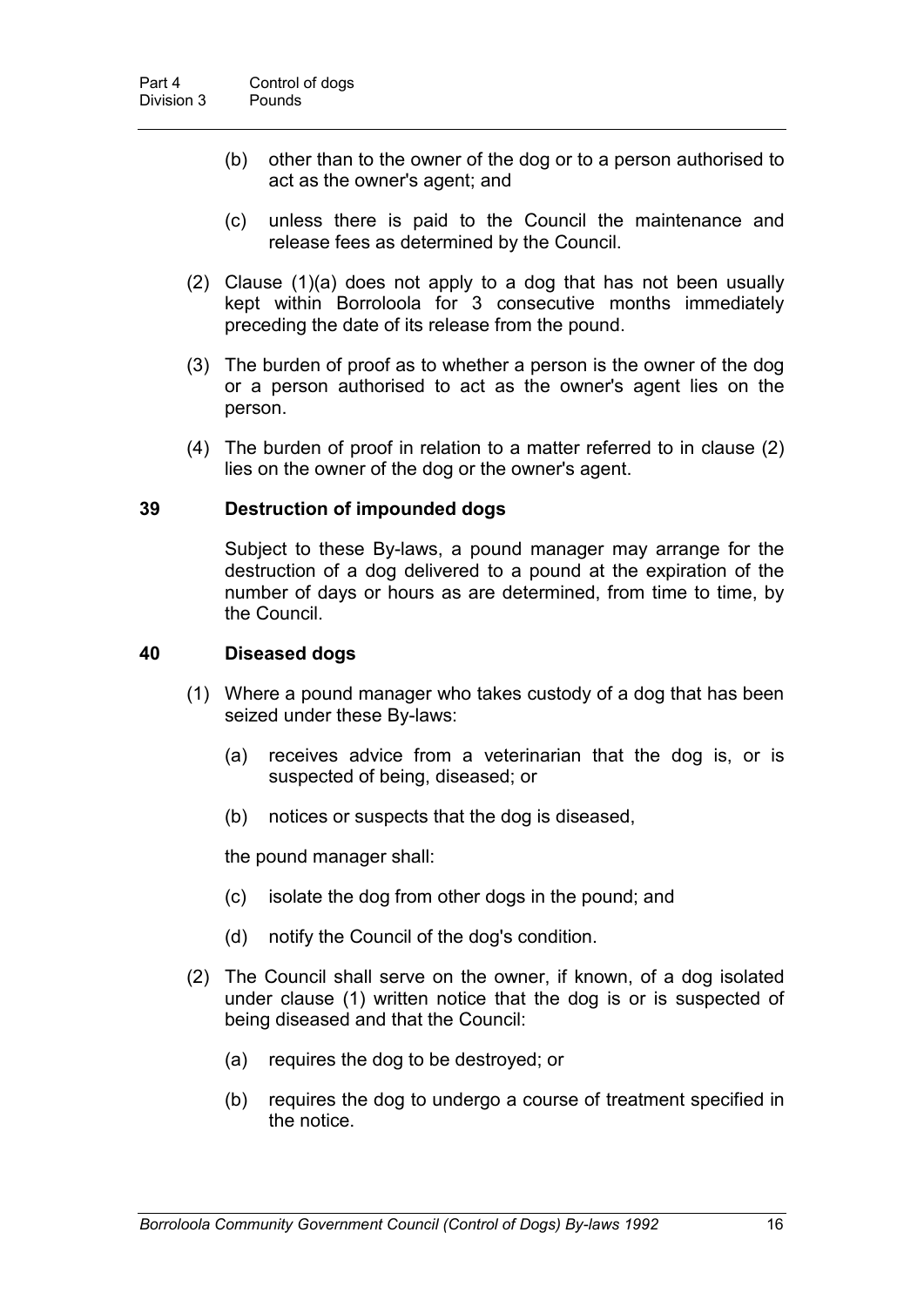- (3) In addition to clause (2), the Council may, in the notice served under that clause, require the owner of the dog to produce to the Council, within the time specified in the notice, a report, prepared by a veterinarian or a person specified in the notice, relating to:
	- (a) the diseased dog, where the dog is not required to be destroyed; or
	- (b) all other dogs usually kept at the premises at which the diseased dog was kept.
- (4) A dog the subject of a notice under this by-law may be released from the pound in accordance with by-law 38 subject to such conditions as the Council thinks fit.
- (5) The owner of a dog who contravenes or fails to comply with a requirement of a notice served on him or her under clause (2), or a condition subject to which the dog is released under clause (4), is guilty of an offence.
- (6) Notwithstanding anything to the contrary in these By-laws, a pound manager may destroy a dog in a pound if the dog is so diseased or injured that it is humane to destroy it.
- (7) The cost of treatment reasonably provided by a pound manager to a diseased animal, and to any other animal in the pound that was infected or was at risk of being infected by the diseased animal before the manager could reasonably isolate it, is a debt due and payable by the owner of the diseased animal to the Council.

#### **41 Method of destruction of impounded dogs**

A dog in a pound shall not be destroyed other than :

- (a) by a veterinarian or a person who is, in the opinion of a pound manager, qualified to destroy the dog; and
- (b) in a manner that is approved by the Australian Veterinary Association.

#### **Part 5 Miscellaneous**

#### **42 Change of ownership of dog**

- (1) A person who acquires ownership of a registered dog shall, not later than 14 days after acquiring ownership of the dog, notify the Registrar of:
	- (a) the person's name and address;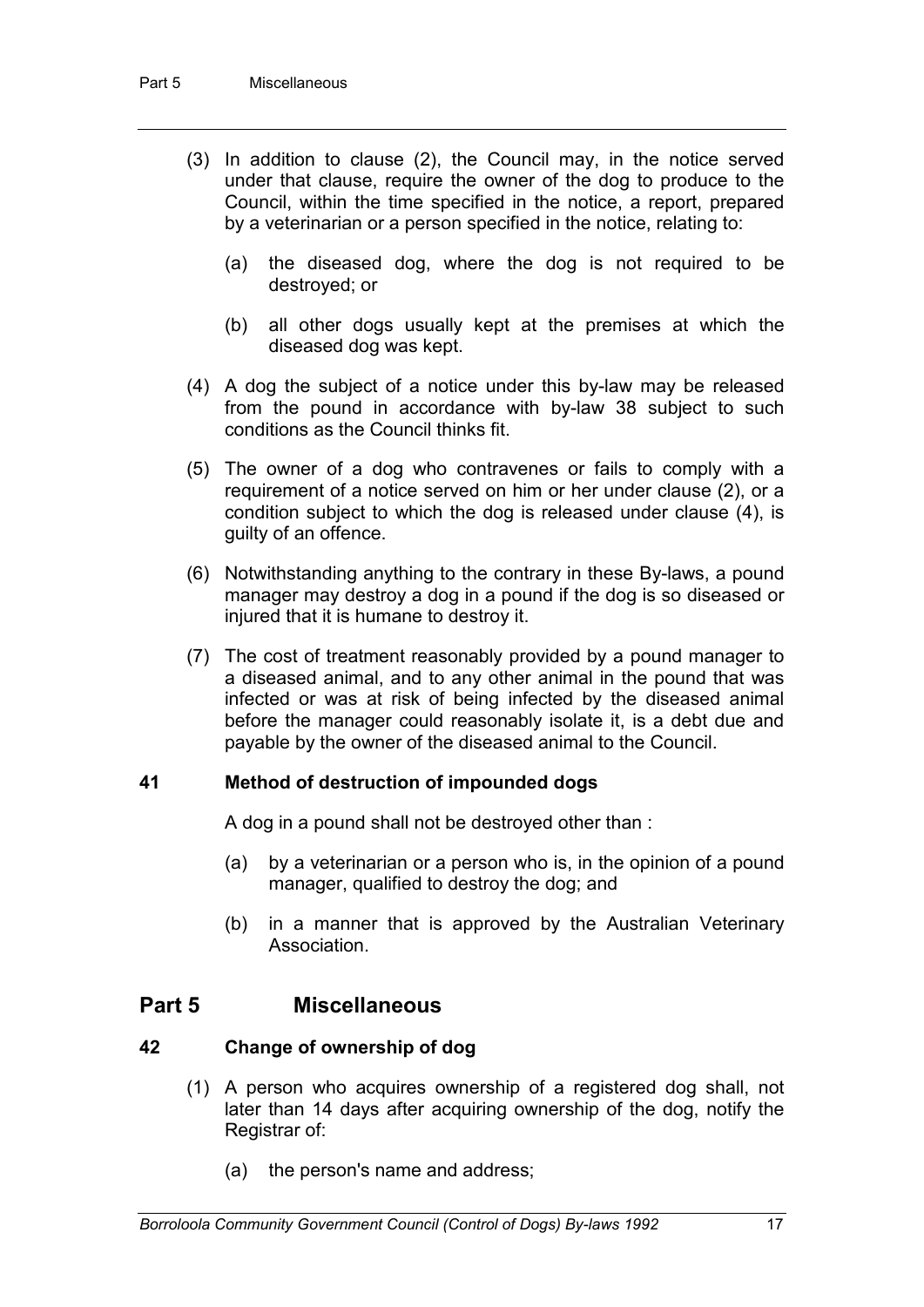- (b) the name of the registered owner; and
- (c) the registration number of the dog.
- (2) The registered owner of a dog who changes his or her address shall, not later than 14 days after the change, notify the Registrar of his or her new address.
- (3) The Registrar, on being notified of a change of ownership under clause (1) or of an address under clause (2), shall amend the register accordingly.

#### **43 Dog races, &c.**

- (1) The Council may, by notice in writing, exempt a person or body from by-law 24 or 25, or both, for the purposes of a dog race, dog trial, dog show or while taking part in the activities of a dog obedience club or while using a dog to drive cattle or stock on a road or for such other purpose or event as the Council may, from time to time, determine.
- (2) An exemption under clause (1) may relate to a particular event or to a class of events and may be subject to such conditions, if any, as the Council thinks fit.

#### **44 Penalties**

A person who contravenes or fails to comply with these By-laws is guilty of an offence and is liable on conviction to a penalty not exceeding \$2,000 and, in addition, to a penalty not exceeding \$100 for each day during which the offence continues.

#### **45 Fixed penalties**

- (1) Notwithstanding by-law 44, a person who is alleged to have contravened or failed to comply with these By-laws, and on whom a notice of infringement is served, may pay to the Council, as an alternative to prosecution, the sum specified by this by-law in lieu of the penalty which may otherwise be imposed under by-law 44.
- (2) For the purposes of this by-law:
	- (a) the sum specified by this by-law is \$50 or, in respect of a by-law specified in column 1 of Schedule 1, the sum specified opposite the by-law in column 2 of the Schedule;
	- (b) a notice of infringement shall be in the form specified in Schedule 2;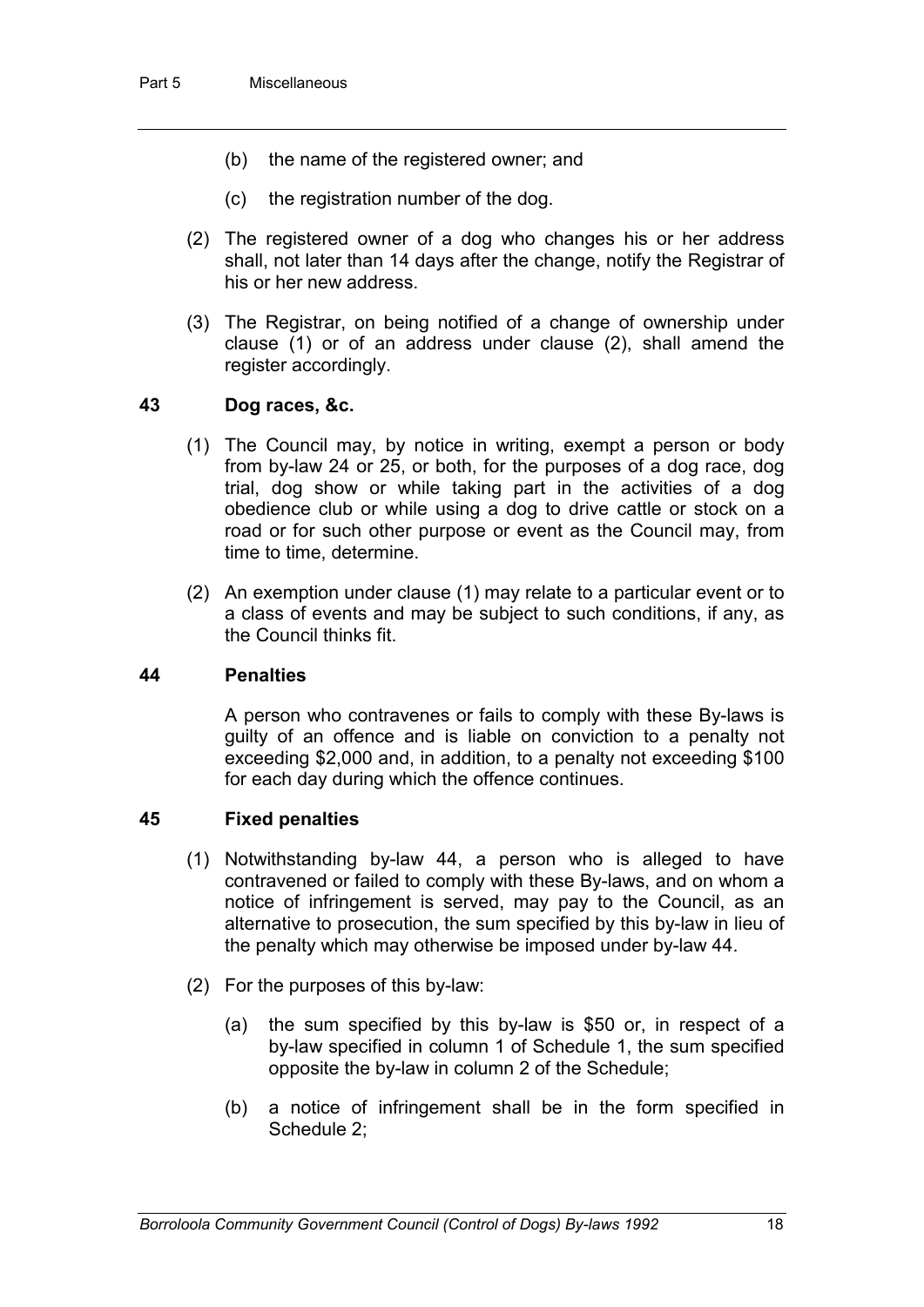- (c) a notice of infringement may be issued by an authorized person;
- (d) the sum specified by this by-law may be paid to the clerk of the Council or to the person from time to time performing or carrying out the duties of the cashier of the Council; and
- (e) in order to avoid prosecution, the sum specified by this by-law shall be paid not later than 14 days after the date of the service of the notice of infringement on the person.

#### **46 Matters of evidence**

- (1) An extract from, or copy of, an entry in the register purported to be signed by the Registrar shall, in all courts and on all occasions, be prima facie evidence of the signature of the Registrar and of the particulars contained in the entry without requiring the production of the register.
- (2) A statement signed by the Registrar:
	- (a) that a person does not appear in the register as the owner of a dog or that a person appears in the register as the owner of no more than a specified number of dogs; or
	- (b) that no licence has been issued in respect of premises,

shall, in all courts and on all occasions, be prima facie evidence of the signature of the Registrar and of those matters without requiring the production of the register.

(3) In relation to the making of a resolution by the Council for the purposes of these By-laws, an extract from, or copy of, the minutes of a meeting of the Council purported to be signed by the clerk shall, in all courts and upon all occasions, be prima facie evidence of all particulars contained in the minutes without requiring the production of the minutes from which the copy or extract was made and of the signature of the clerk.

#### **47 Appeals**

A person aggrieved by a decision of the Council made or taken under these By-laws (not being a decision made or taken to commence proceedings for an offence against, under or in relation to these By-laws) may make an application of appeal, in a form approved by the President of the Tribunal, to the Tribunal against the decision.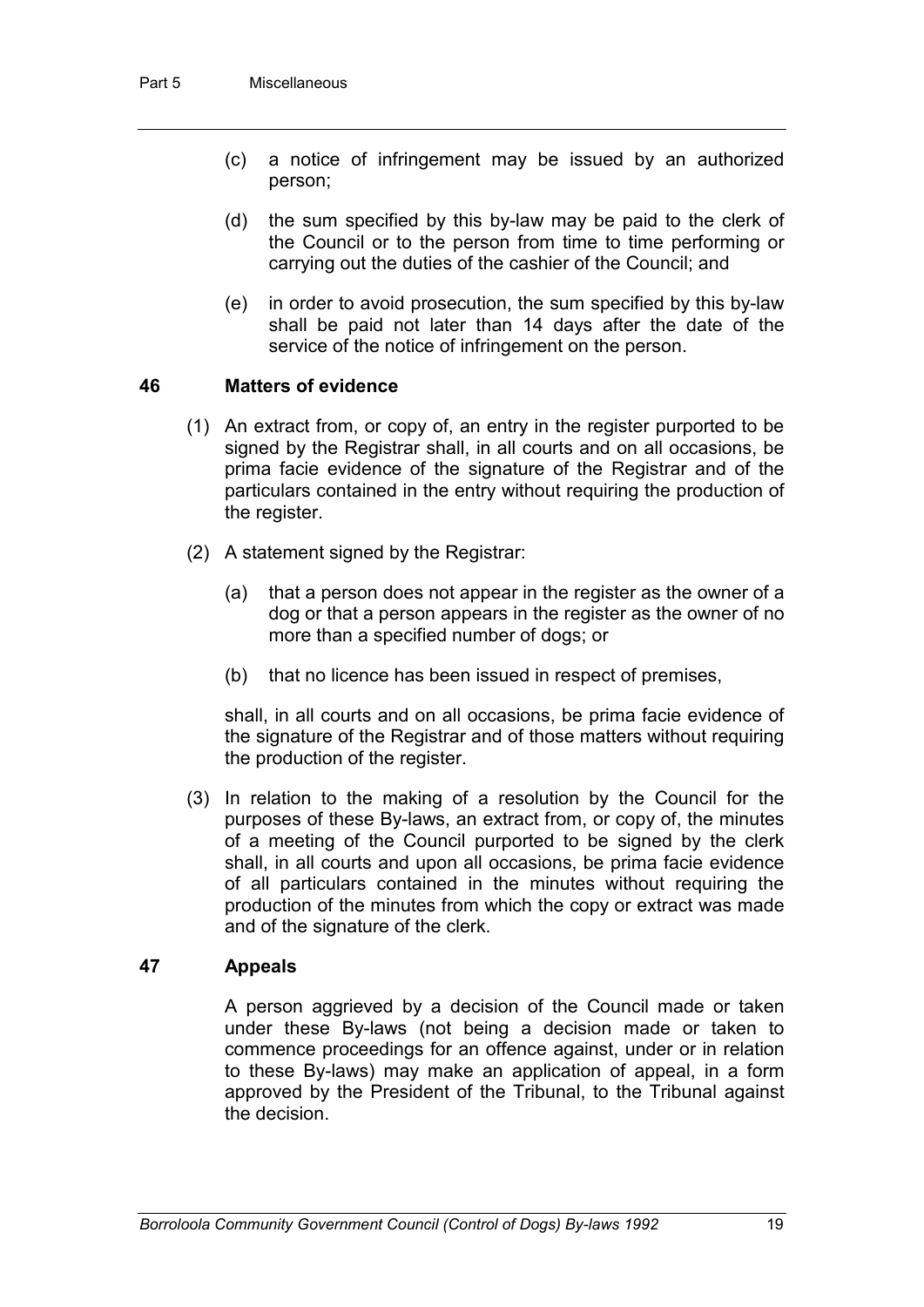#### **48 Publication of By-laws**

- (1) Section 57 of the *Interpretation Act 1978* does not apply to these By-laws.
- (2) Copies of these By-laws shall be available for inspection by members of the public during office hours at the office of the Council.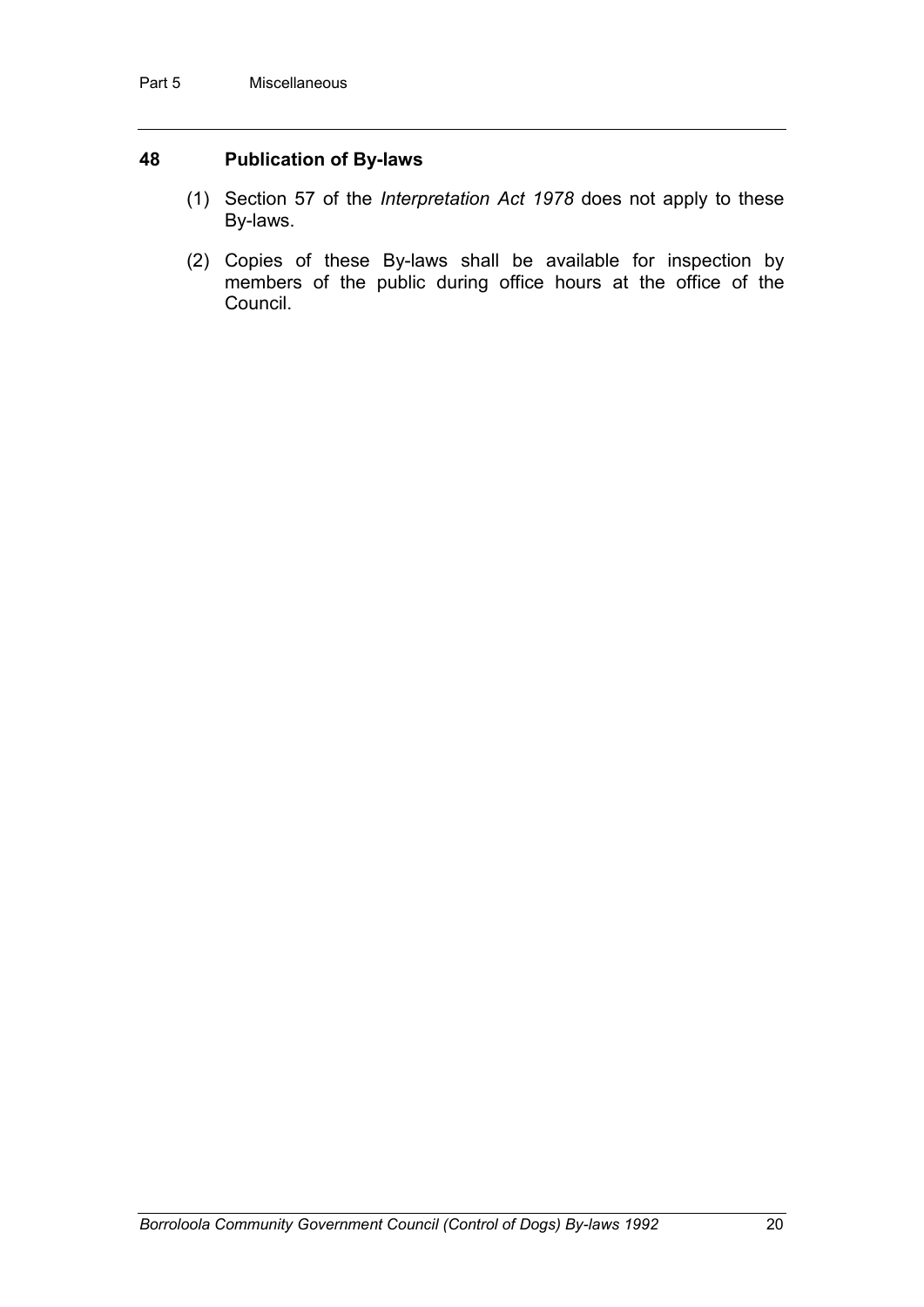## **Schedule 1**

by-law 45

| Column 1<br>By-law | Column 2<br>Amount |
|--------------------|--------------------|
|                    | \$                 |
| 24(2)              | 25                 |
| 26                 | 100                |
| 27(1)(a)           | 100                |
| 27(1)(b)           | 75                 |
| 28                 | 75                 |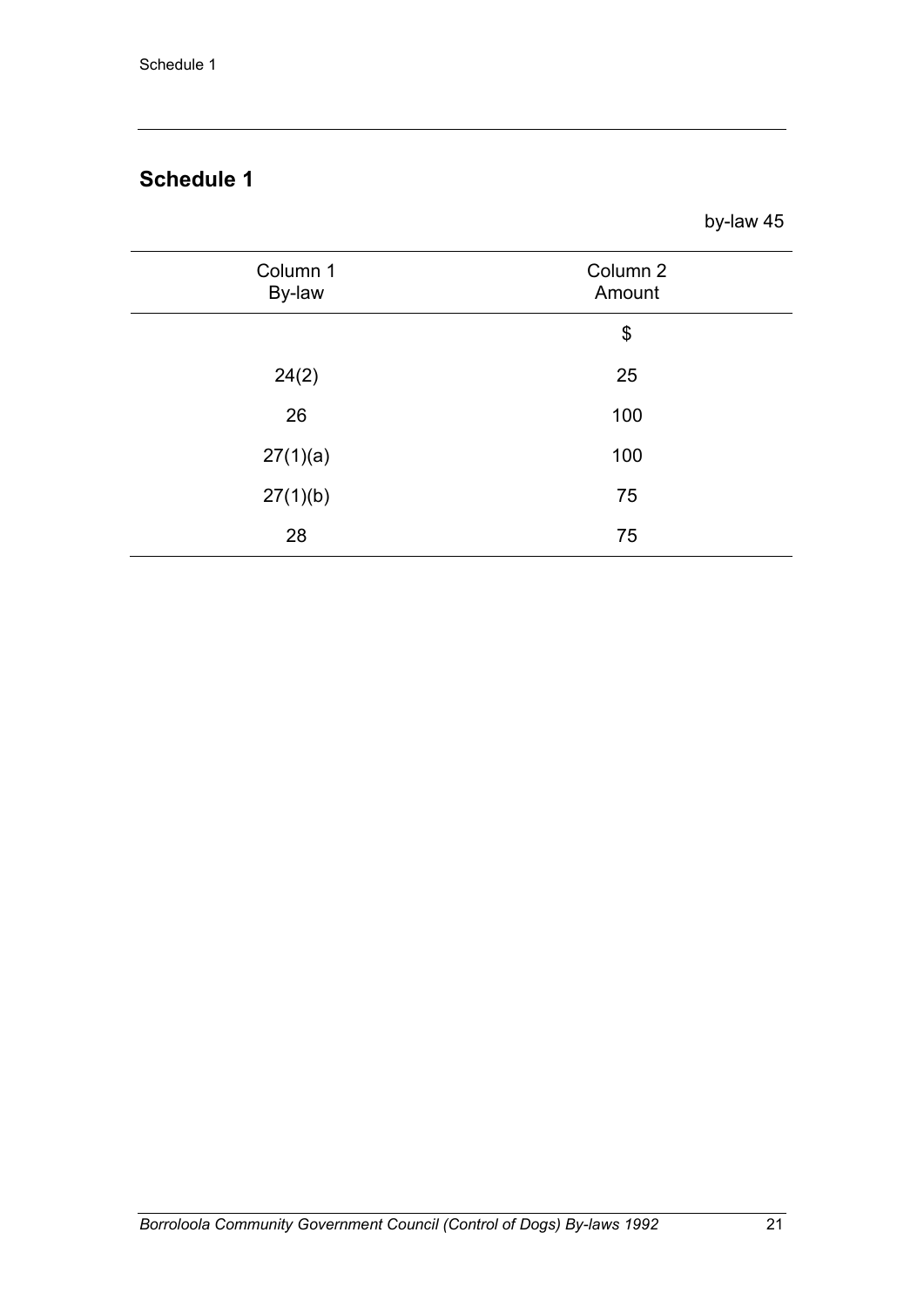## **Schedule 2**

by-law 45

#### *Local Government Act 2008*

#### *Borroloola (Control of Dogs) By-laws 1992*

#### NOTICE OF INFRINGEMENT

#### BORROLOOLA COMMUNITY GOVERNMENT COUNCIL

To:

(name of alleged offender)

of:

(address of alleged offender)

| It is alleged that at |         | am/pm on | <b>Contract</b> |  |
|-----------------------|---------|----------|-----------------|--|
|                       | (place) | (time)   | (date)          |  |

you committed an offence as indicated hereunder against the Borroloola (Control of Dogs) By-laws:

By-law:

Offence:

(nature of offence)

Description of dog:

Identification device number:

Amount of penalty: \$

In pursuance of by-law 45 of the *Borroloola (Control of Dogs) By-Laws 1992* you may pay to the Council, instead of the penalty by which the offence is otherwise punishable, the amount shown above to the person at the address shown on the reverse of this notice, not later than 14 days after the date of service of this notice of infringement, in order to avoid prosecution.

Dated 19 .

Authorized person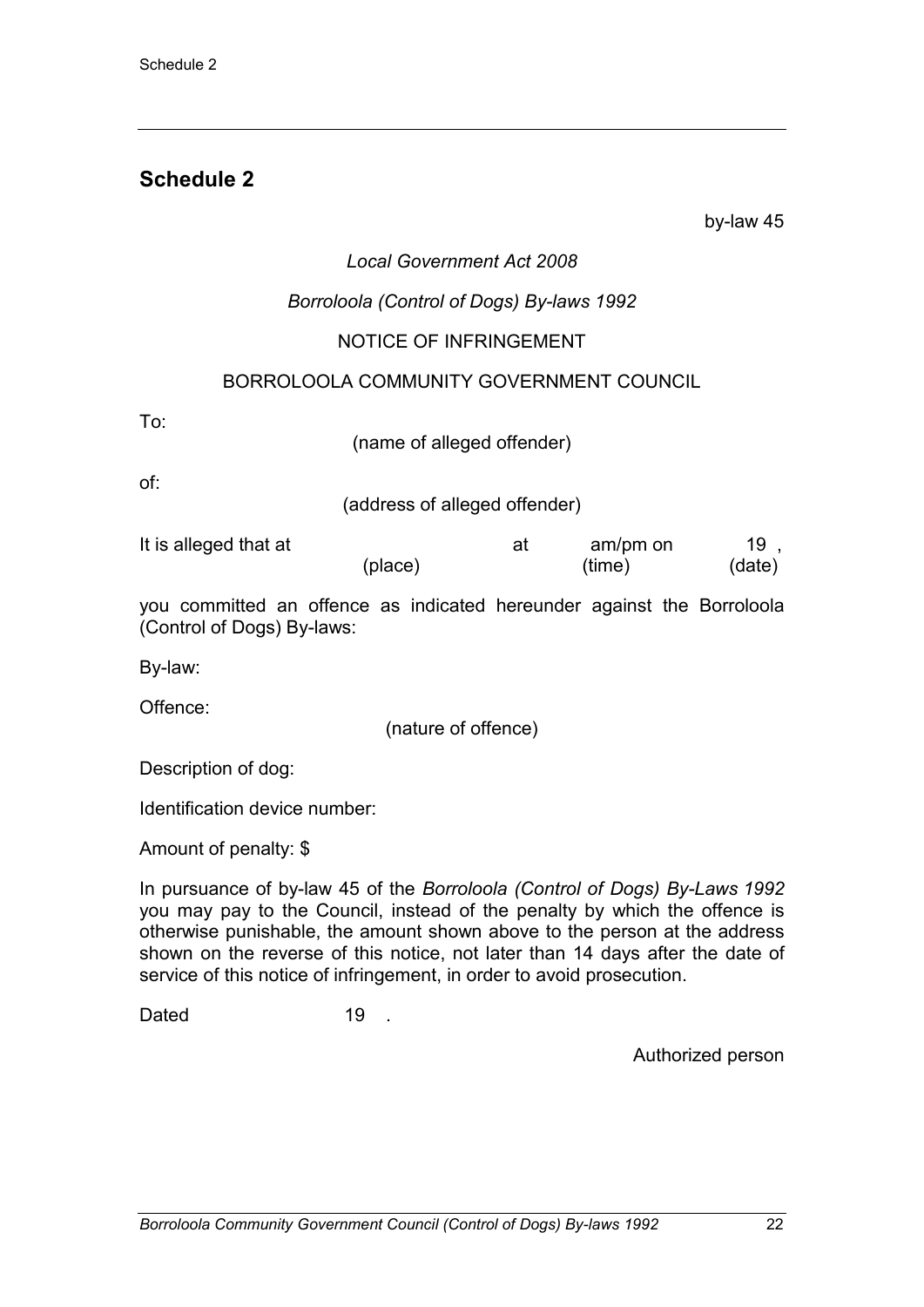#### THIS NOTICE MUST ACCOMPANY PAYMENT

(Back of form)

*If you do not wish the offence alleged on the front of this notice of infringement to be dealt with by the Court o Summary Jurisdiction* you should read and complete the following:

l, and the of the state of  $\mathcal{O}_1$  ,  $\mathcal{O}_2$  , and  $\mathcal{O}_3$  , and  $\mathcal{O}_4$  , and  $\mathcal{O}_5$  , and  $\mathcal{O}_7$  , and  $\mathcal{O}_8$  , and  $\mathcal{O}_9$  , and  $\mathcal{O}_9$  , and  $\mathcal{O}_9$  , and  $\mathcal{O}_9$  , and  $\mathcal{O}_9$  , and  $\mathcal{O}_$ tender the amount shown on the front of this notice, being assured that on payment of that amount no further action will be taken by the Council for this offence.

Signed: Signed: 19 .

*Payment of the amount in full* must be made not later than 14 days after the date of service of this notice of infringement and must be accompanied by this notice. Payment may be made between 8.00 am and 4.15 pm Monday to Friday (except public holidays):

| in person $-$ | To the Cashier,<br><b>Borroloola Community Government Council</b>                     |
|---------------|---------------------------------------------------------------------------------------|
| by $post -$   | To the Clerk,<br><b>Borroloola Community Government Council</b><br>Borroloola NT 0854 |

On payment of the penalty you will not be liable for any further penalty or costs in this matter.

*If you do wish the offence alleged on the front of this notice of infringement to be dealt with by the Local Court* you need not take any further action in respect of this notice and proceedings will issue against you in due course.